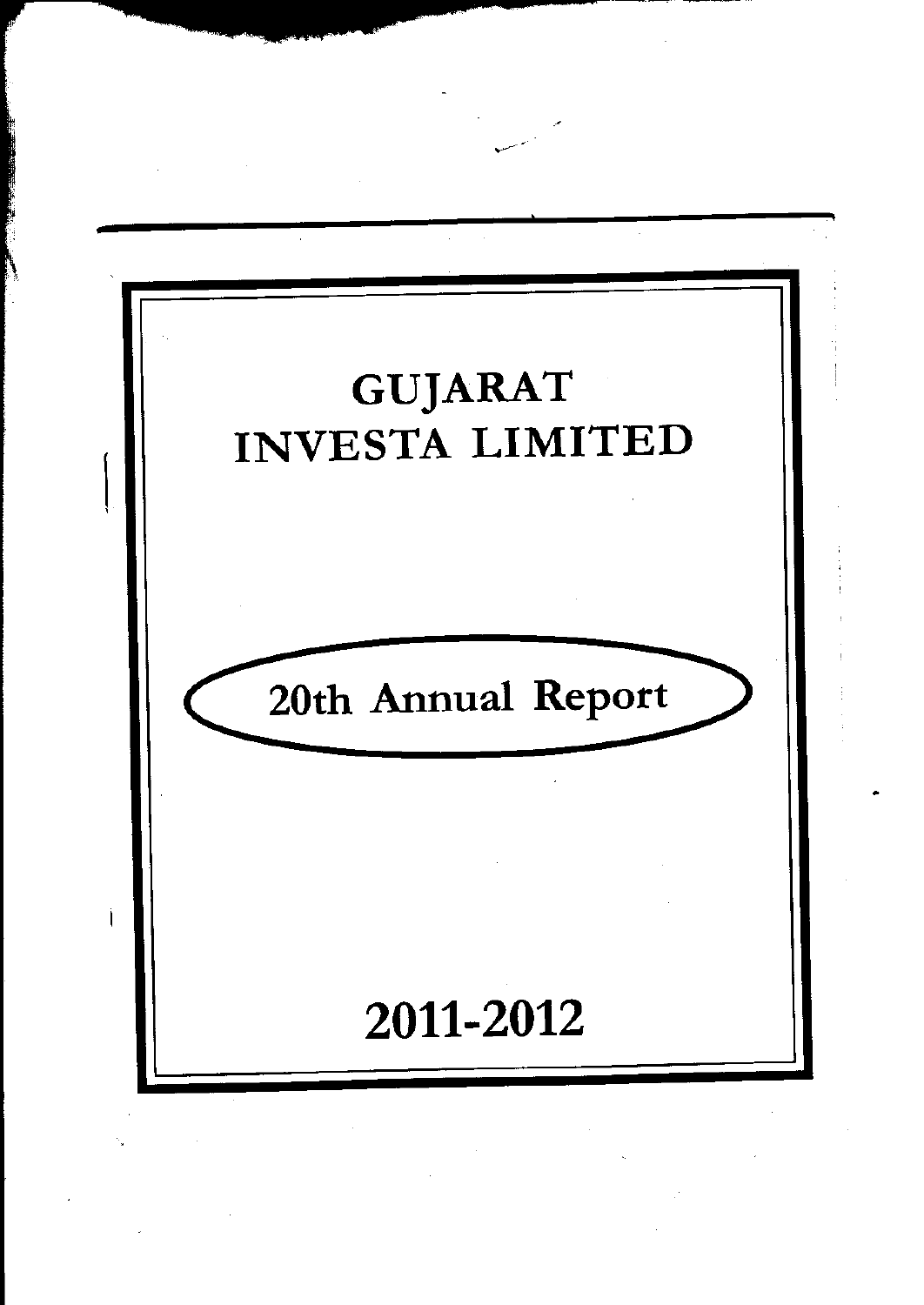### **NOTICE TO MEMBERS**

### NOTICE is hereby given that the 20<sup>th</sup> Annual General Meeting of the Members of GUJARAT INVESTA LIMITED will be held on Saturday the 29<sup>th</sup> day of September 2012, 10.30 A.M. at the Registered Office of the Company: 3 & 4, Shivalik Plaza, Opp Atira, Ambawadi, Ahmedabad - 380 015 to transact the following business:

GUJARAT INVESTA LIMITED

### **ORDINARY BUSINESS**

- To receive, consider and adopt the Audited Balance Sheet of the Company as at  $1<sub>1</sub>$ 31st March, 2012 and the Statement of Profit and Loss for the year ended on that date and the report of Directors and Auditors thereon.
- To appoint a director in place of Shri Anand Kumar Agarwal who retires by rotation  $2<sub>1</sub>$ and being eligible has offered himself for re-appointment.
- To appoint Auditors and to authorise the Board of Directors to fix their 3.

### SPECIAL BUSINESS

- To consider and if thought fit, to pass with or without modification, the following  $1<sub>1</sub>$ resolution as Ordinary Resolution.
	- "RESOLVED THAT Smt Somna P. Agarwal in respect of whom the company has received a notice in writing from a member proposing her name for the office of Director of the Company under the provisions of Section 257 of the Companies Act, 1956 along with a deposit of Rs. 500 and who being eligible for appointment, be and is hereby appointed as Director of the Company.
- To consider and if thought fit, to pass with or without modification, the following  $2.$ resolution as Ordinary Resolution.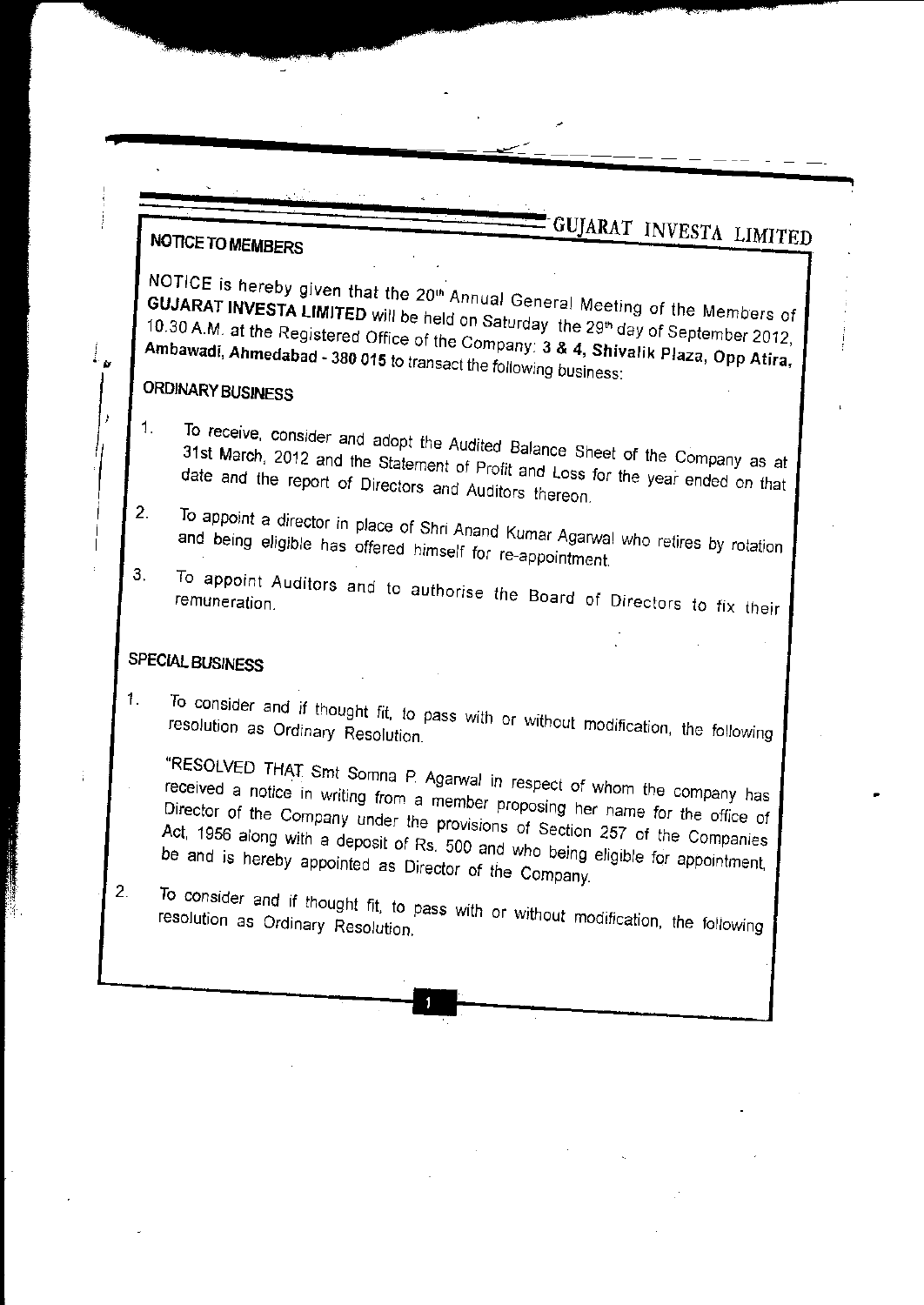"RESOLVED THAT Sri Sumant Periwal in respect of whom the company has received a notice in writing from a member proposing his name for the office of Director of the Company under the provisions of Section 257 of the Companies Act, 1956 along with a deposit of Rs. 500 and who being eligible for appointment, be and is hereby appointed as Director of the Company

By order of the Board

### Registered Office:

Chairman

3 & 4, Shivalik Plaza, Opp Atira, Ambawadi, Ahmedabad - 15 The 24th August, 2012

#### **NOTES**

- A MEMBER ENTITLED TO ATTEND AND VOTE IS ENTITLED TO APPOINT A a) PROXY TO ATTEND AND VOTE INSTEAD OF HIMSELF AND THE PROXY NEED NOT BE A MEMBER OF THE COMPANY.
- Proxy form, duly completed and stamped, must reach the registered Office of the  $a)$ Company not less than 48 hours before the aforesaid meeting.
- Members desiring any information on the Accounts are requested to write to the  $b)$ Company at least one week before the meeting, so as to enable the Management to keep the information ready. Replies will be provided only at the meeting.
- Members are requested to notify the Company of any changes in their address (in  $\mathsf{c}$
- full) with the postal area pin code number, quoting their folio numbers. Register of Members of the company will remain closed from Wednesday the 26th  $d)$

day of September, 2012 to Saturday the 29th day of September 2012, both days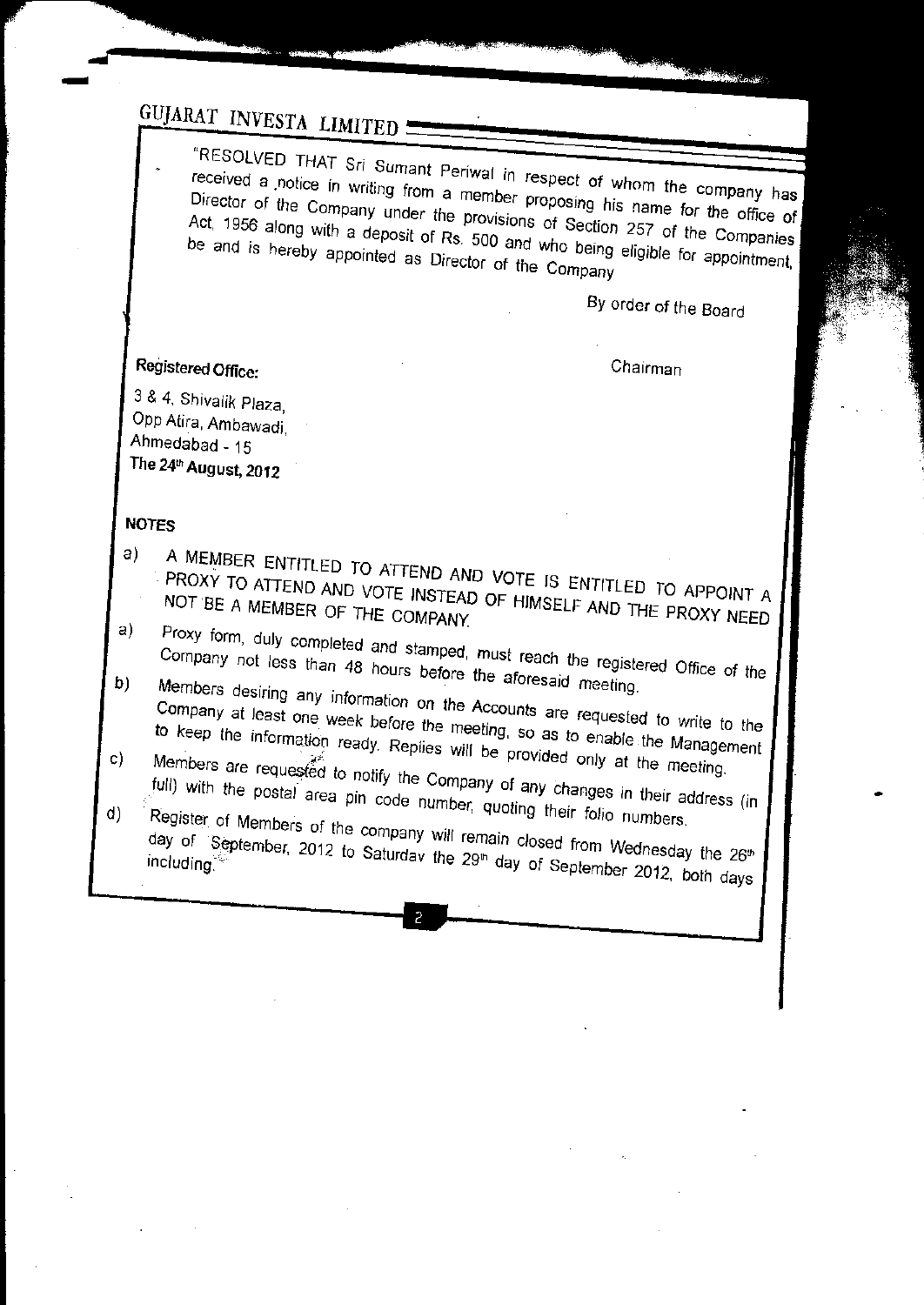### **ANNEXURE TO THE NOTICE**

Explanatory Statement pursuant to Section 173 (2) of Companies Act, 1956

### Item No. 1 and 2

Smt Somna P. Agarwal and Sri Sumant Periwal were appointed additional directors of the Company under Section 260 of the Companies Act, 1956 with effect from 14<sup>th</sup> February, 2012. They vacate their office at the ensuing Annual General Meeting. Notice along with a deposit of Rs. 500/- for each Director has been received from members proposing their name for the office of Directors of the Company. They are eligible for appointment. The Board recommends their appointment.

By order of the Board

Chairman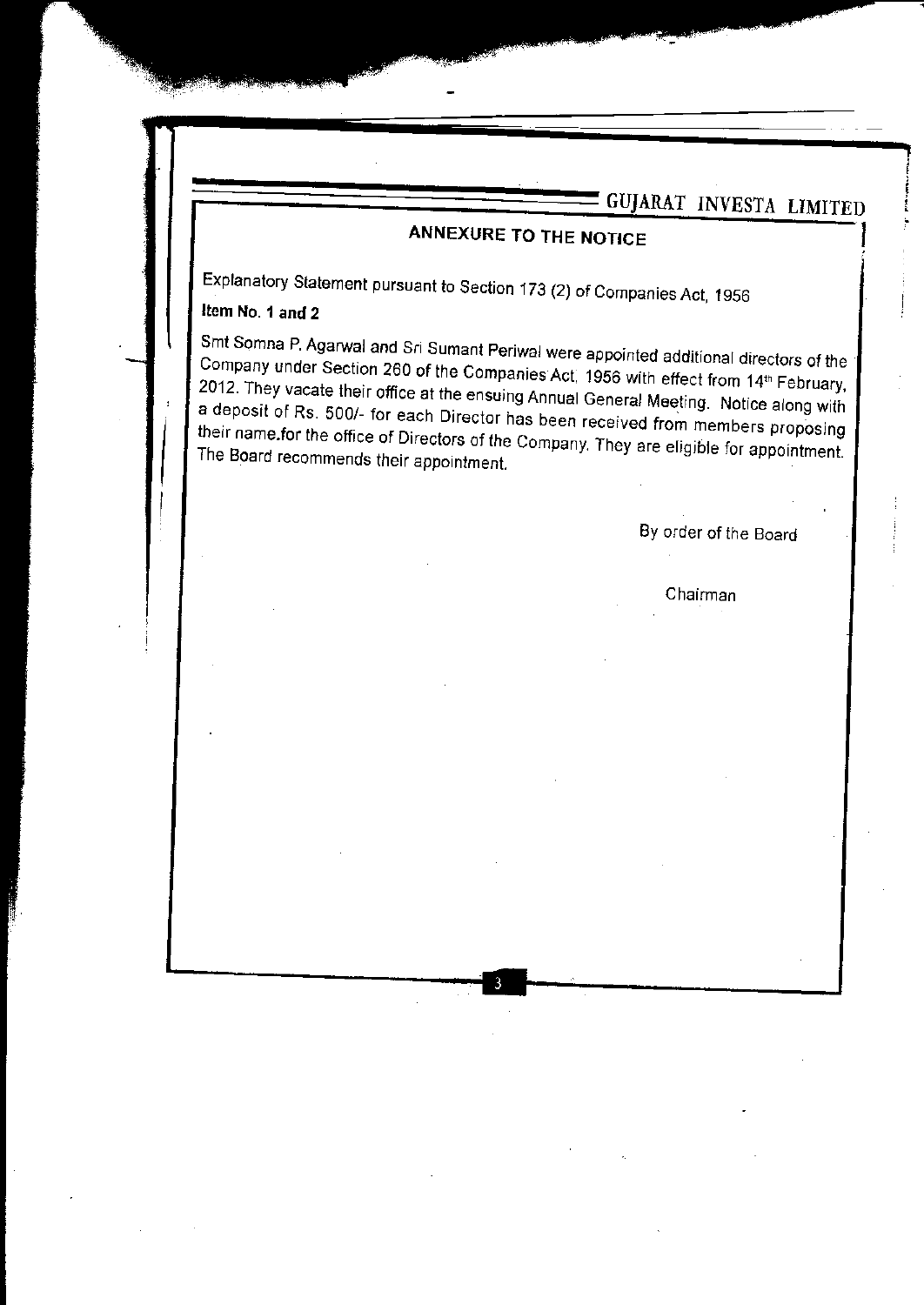# DIRECTORS' REPORT TO THE SHAREHOLDERS

The Directors have pleasure in submitting their 20<sup>th</sup> Annual Report and Accounts for the year

### **FINANCIAL RESULTS**

|                                          | Year ended       | Year ended       |
|------------------------------------------|------------------|------------------|
|                                          | 31st March, 2012 | 31st March, 2011 |
| Sales & Operating Income                 | (Rupees in Lacs) | (Rupees in Lacs) |
| Operating Profit                         | 862.21           | 809.63           |
| Depreciation & Preliminary Exp.          | 10.47            | 13.46            |
| Profit Before Tax                        | 1.49             | 1.67             |
| Provision for Taxes                      | 8.98             | 11.79            |
| Profit after Tax                         | 2.76             | 3.60             |
| Short/Excess provision for previous year | 6.22             | 8.19             |
| Balance Brought Down                     | (0.04)           | 0.01             |
| Balance carried to Balance Sheet         | 129.23           | 121.02           |
| <b>PERATING PERFORMANCE</b>              | 135.40           | 129.23           |

#### **RFURMANCE**

The working of the company has resulted in a net profit after tax of Rs. 6.22 Lacs compared

### **DIVIDEND**

The directors to not recommend any dividend looking to the meager profit earned by the company.

### EMPLOYEES

There were no employees employed during the year drawing remuneration in excess of the limit prescribed under Section 217(2A) of the Companies Act, 1956 read with Companies (Particulars

### **DIRECTORS**

Sri Anand Kumar Agarwal retires by rotation and being eligible has offered himself for re-

Smt Somna P. Agarwal and Sri Sumant Periwal were appointed additional directors of the Company under Section 260 of the Companies Act, 1956 with effect from 14th February, 2012.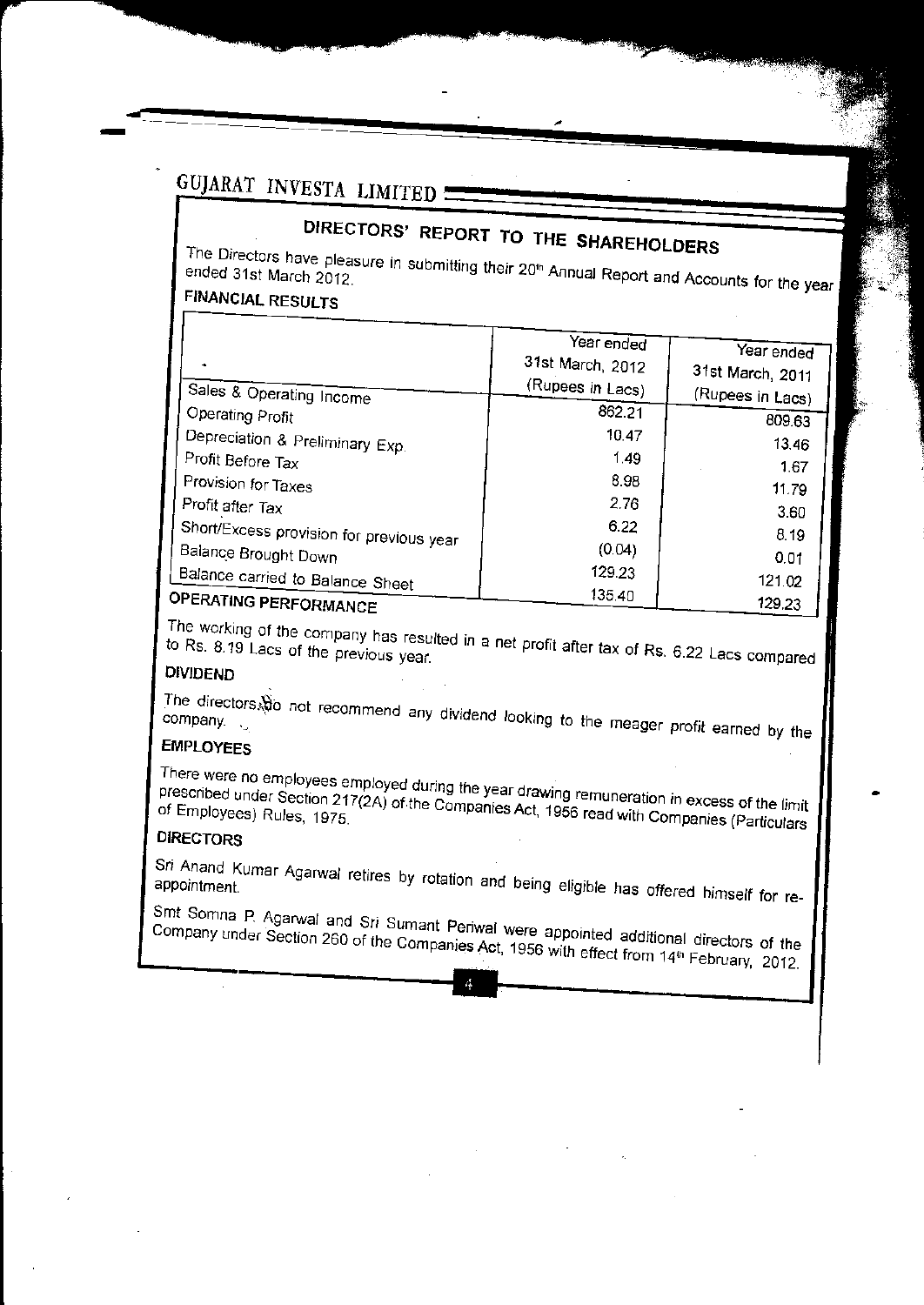They vacate their offices at the ensuing Annual General Meeting. Notice along with deposit of Rs. 500/- for each Director have been received from members proposing their name for the office of Director of the Company.

Sri Anjani R. Agarwal and Sri Krishnakant Goyal resigned from the Board of Directors. The Directors place on record their appreciation for contribution of Sri Anjani R. Agarwal and Sri Krishnakant Goval.

#### **AUDITORS**

Lunia & Company, Chartered Accountants, auditors of the Company will be retiring at the ensuing Annual General Meeting. Being eligible, they have offered themselves for reappointment.

#### **FIXED DEPOSITS**

The company has not accepted any fixed deposits from general public.

### **DIRECTOR'S RESPONSIBILITY STATEMENT**

The Directors report:

- that in preparation of the annual accounts, the applicable accounting standards have been followed and  $\mathbf{I}$ that no material departures have been made from same.
- that the Directors have selected such accounting policies and applied them consistently and made  $\mathbf{I}$ judgments and estimates that are reasonable and prudent so as to give a true and fair view of the state of affairs of the company as at 31<sup>st</sup> March, 2012 year ended on that dated and of the profit of the company for the year ended on that date;
- that they have taken proper and sufficient care for the maintenance of adequate accounting records in  $III.$ accordance with the provisions of this Act for safeguarding the assets of the Company and for preventing and detecting fraud and other irregularities;
- that the Directors have prepared the annual accounts on a going concern basis. IV.

#### CONSERVATION OF ENERGY, TECHNOLOGY ABSORPTION & FOREIGN **EXCHANGE EARNING & OUTGOINGS**

Information pursuant to Section 217 (1)(e)of the Companies Act, 1956 read with the Companies (Disclosure of Particulars in the Report of Board of Directors) Rules, 1988 relating to the foregoing matters is given hereunder.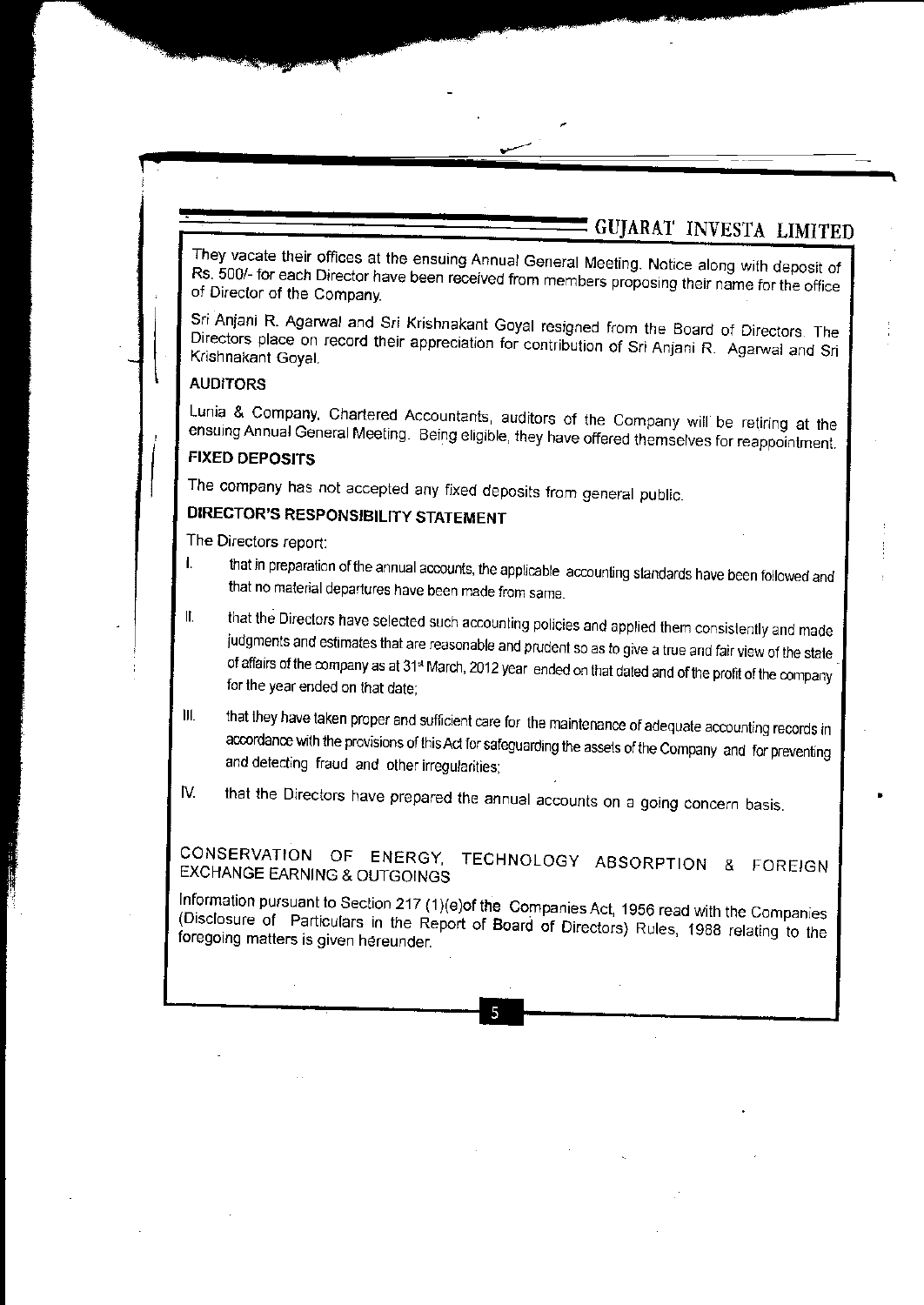| a) Conservation of energy                        | Nii |
|--------------------------------------------------|-----|
| b) Technology absorption, research & development | Nil |
| c) Foreign Exchange earning & outgoings          | Nil |

6

Place : Ahmedabad Dated : the 24th August, 2012

For and on behalf of Board of Directors

 $Sd$ 

(Chairman)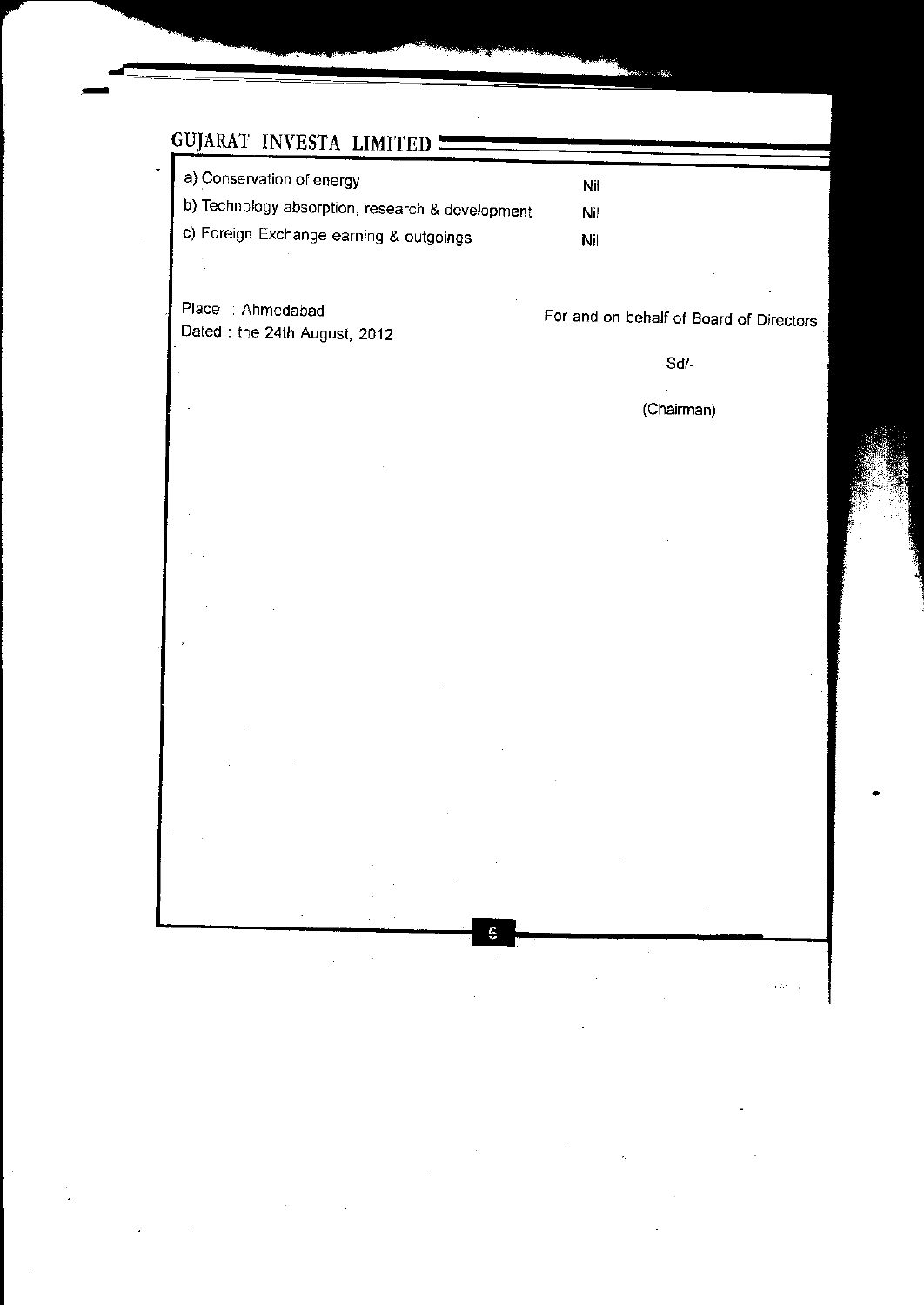### **REPORT ON CORPORATE GOVERNANCE:**

### 1. Company's philosophy on Code of Governance

The company follows the theme of changing in tune with times to continue the race without any major hurdle and attempts to cover all aspects of reporting in transparent and fair manner keeping the basic principles of good corporate governance.

### 2. BOARD OF DIRECTORS:

Composition, Attendance and Information of other Directorship /Committee Membership:

| Name of the Directors | Category | No of other<br>Directorship<br>in public<br>private<br>or<br>Limited<br>Companies | No of other<br>Board/ Committees<br>of which he is<br>Member/Chairman | Attendance<br>at last AGM<br>held on<br>30th Sept.<br>2011 | No. of<br>Board Meeting<br>Attendance |
|-----------------------|----------|-----------------------------------------------------------------------------------|-----------------------------------------------------------------------|------------------------------------------------------------|---------------------------------------|
| Purushottam Agarwal   | Promoter | 4                                                                                 |                                                                       | Yes                                                        |                                       |
| Anandkumar Agarwal    | Director | Nil                                                                               | Nil                                                                   | Yes                                                        |                                       |
| Krishnakant Goyal **  | Director | 2                                                                                 | Nil                                                                   | Yes                                                        |                                       |
| Anjani R. Agarwal **  | Promoter |                                                                                   |                                                                       |                                                            | 4                                     |
| Somana P. Agarwal *   | Promoter |                                                                                   |                                                                       | Yes                                                        | 4                                     |
| Sumant Periwal*       | Director | Nil                                                                               | Nil                                                                   | No<br>Nο                                                   |                                       |

upto 14<sup>th</sup> February, 2012

\* Appointed as Director w.e.f. 14<sup>th</sup> February, 2012

#### 3. AUDIT COMMITTEE

The terms of reference of the Audit Committee include the matters specified under Clause 49 (II)(D) of the Listing Agreement as well as in Section 292A of the Companies Act, 1956.

The Company has complied with the requirements of Clause 49(II)(A) as regards the composition of the Audit Committee.

The Audit Committee comprises two Independent Non-Executive Directors and one Whole Time Director. During the financial year ended March, 2012, and up to report, the committee met four times on May, 25, 2011, July, 13, 2011, October 26, 2011 and January 19, 2012. The attendance of each member of the committee is given below:

| Name of the Director  | Chairman/Member | Category           | No of Mtgs attended |
|-----------------------|-----------------|--------------------|---------------------|
| Purshottam R. Agarwal | Chairman        | Executive Director |                     |
| Krishnakant Goyal     | Member          | Non Executive      |                     |
| Anand Agarwal         | Member          | Non Executive      |                     |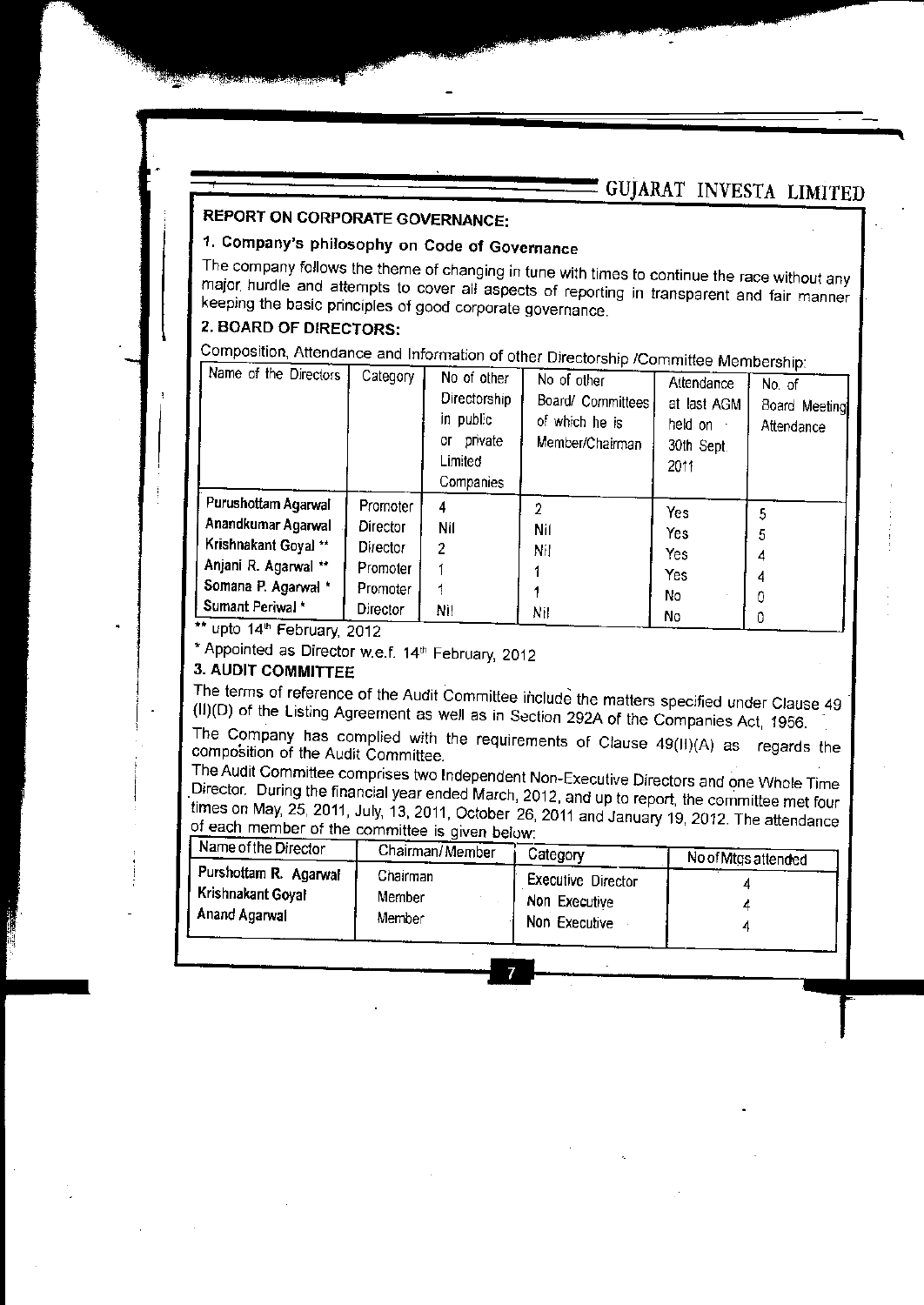The Composition of the Audit Committee meets the stipulated minimum requirement of lndependent Directors

4. BOARD MEETINGS:

During the Financial year 2011-12, the Board met 5 times on the following dates:

| 13/05/2011 |
|------------|
| 13/07/2011 |
| 13/08/2011 |
| 15/11/2011 |
| 14/02/2012 |
|            |

r an Children

i

I

The relevant information about the directors seeking appointment/ reappointment at the 19th Annual General Meeting has been incorporated in the notice of the 20th Annual General Meeting.

#### 5. GENERAL BODY MEETINGS:

Details of last three General Body Meetings are as under:

|          | Type of Meeting   Date of Meeting & Place         | Time       |
|----------|---------------------------------------------------|------------|
| 17th AGM | Saturday, 26th September, 2009 at 3 & 4, Shivalik |            |
|          | Plaza, Opp Atira, Ambawadi, Ahmedabad - 380015    | 10.30 A.M. |
| 18th AGM | Thursday, 30th September, 2010 at 3 & 4, Shivalik |            |
|          | Plaza, Opp Atira, Ambawadi, Ahmedabad - 380015    | 11.00 A.M. |
| 19th AGM | Friday, 30th September, 2011 at 3 & 4, Shivalik   |            |
|          | Plaza, Opp Atira, Ambawadi, Ahmedabad - 380015    | 10.30 A.M. |

The shareholders passed all the Resolutions set out in the respective notices. No resolution had been put through Postal Ballot

#### 6. DISCLOSURES:

- i) During the year under review, the Company had not entered into any materially significant transaction with any related party that may have potential ccaflict with the interest of the Company al large The transactions with related parties, in normal.course of business, have been disclosed separately in Notes on Accounts.
- ii) There have been no major instances of non compliance by the Company on any matter related to capital market. No penalties, strictures have been imposed by any Stock Exchange, SEBI and/or any other statutory authority, on any matter related to capital rnarkets, during last three years.
- iii) The Company's financial statements are prepared as per Accounting Standard and the accounting principles generally accepted in India.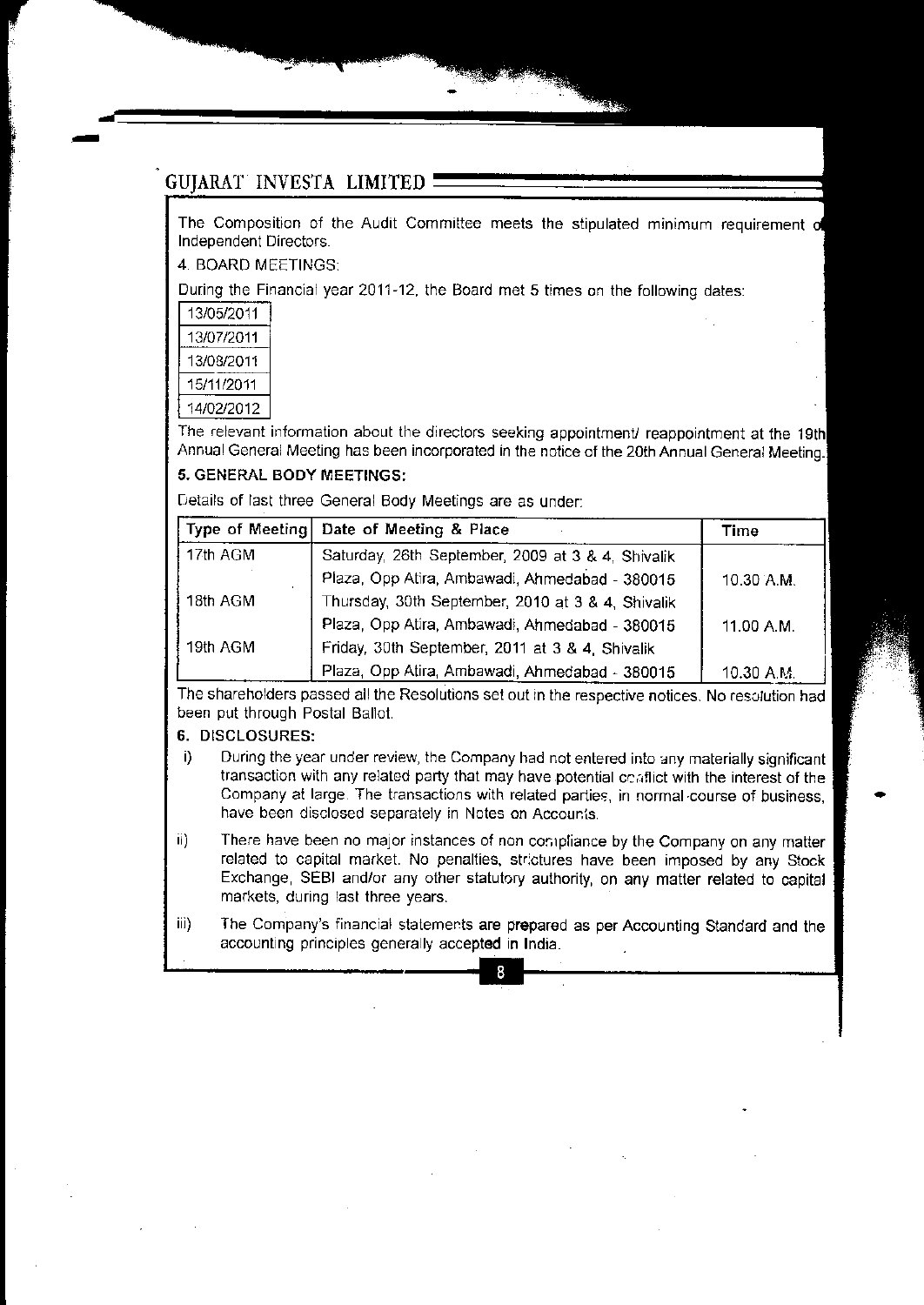### 7. MEANS OF COMMUNICATION:

The quarterly results of the company are generally published in "Western Times Gujarati Daily" and "Western Times English Daily" (news papers). During the year under review, the company had not sent quarterly/half yearly report to the shareholders and the company had not made any presentation to institutional investors or analysts.

## 8. GENERAL SHAREHOLDER INFORMATION

Annual General Meeting Date: Saturday, the 29<sup>th</sup> day of September, 2012

Time : 10.30 A.M.

Venue : 3 & 4, Shivalik Plaza,

Opp Atira, Ambawadi,

Ahmedabad - 380 015

: Year ending March, 31. **Financial Calendar** 

| Financial Calendar                          | $\sim$ 1991 – $\sim$ $\sim$ |                                                                                             |
|---------------------------------------------|-----------------------------|---------------------------------------------------------------------------------------------|
|                                             |                             | Financial Results for the three months ending (Tentative):                                  |
| 30th June, 2012                             |                             | Last Week of July, 2012<br>Last Week of October, 2012                                       |
| 30th September, 2012<br>31st December, 2012 |                             | Last Week of January, 2012                                                                  |
| 31st March, 2012                            |                             | Last Week of April, 2012<br>20th Annual General Meeting : 29th day of September, 2012       |
| Date of Book Closure                        |                             | 26th day of Wednesday 2012 to Saturday 29th Day of<br>September, 2012 (both days inclusive) |

#### Market Price Data

| Month's<br><b>Months</b><br>Low in Rs.<br>High in Rs.       | Month's | Month's | <b>Months</b> |            |             |  |
|-------------------------------------------------------------|---------|---------|---------------|------------|-------------|--|
|                                                             |         |         |               | Month's    |             |  |
|                                                             |         |         |               | Low in Rs. | High in Rs. |  |
| 3.94<br>5.01<br>October, 11<br>6.21                         |         |         |               |            |             |  |
| 8.45<br>April, 11<br>3.76<br>4.79<br>November <sub>11</sub> |         |         |               |            |             |  |
| 7.26<br>10.30<br>May, 11<br>4.39                            |         |         |               |            |             |  |
| 7.05<br>December, 11<br>5.36<br>7.24<br>June, 11            |         |         |               |            |             |  |
| 6.97<br>8.45<br>January, 12<br>5.12<br>6.02                 |         |         |               |            |             |  |
| July, 11<br>4.99<br>8.75<br>February, 12                    |         |         |               |            |             |  |
| 4.11<br>5.93<br>August 11<br>5.01<br>7.36                   |         |         |               |            |             |  |
| March, 12<br>4.10<br>4.51<br>September, 11                  |         |         |               |            |             |  |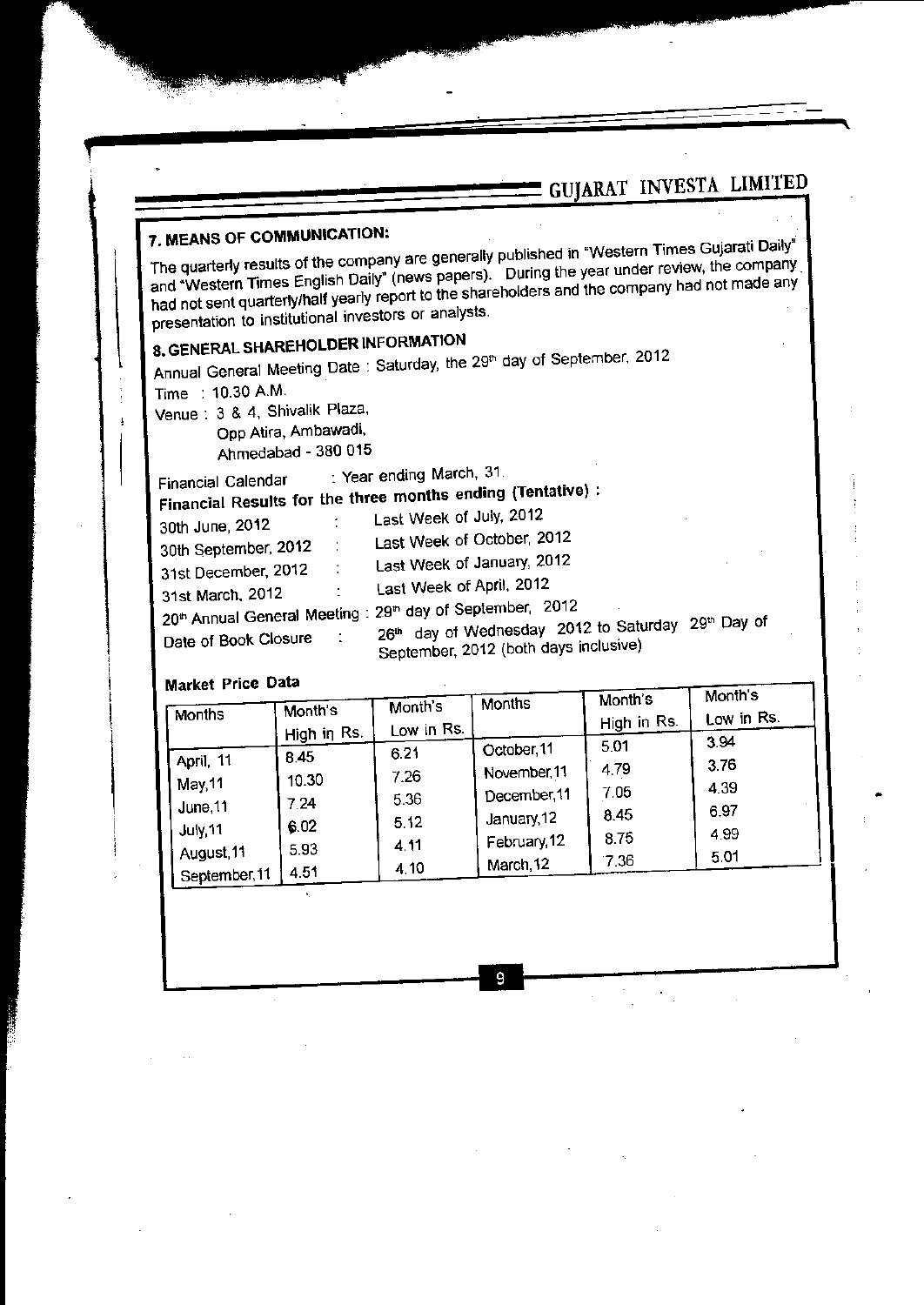| GUJARAT INVESTA LIMITED                                                                                                                                                                                                                                                                                                                                                                                                                                                                                                                                                                                                                                                                                                                                                                                                                                                                                                                                                                                            |                                                                                         |                                                                                                                          |                                                                                                             |                                                                                                             |  |
|--------------------------------------------------------------------------------------------------------------------------------------------------------------------------------------------------------------------------------------------------------------------------------------------------------------------------------------------------------------------------------------------------------------------------------------------------------------------------------------------------------------------------------------------------------------------------------------------------------------------------------------------------------------------------------------------------------------------------------------------------------------------------------------------------------------------------------------------------------------------------------------------------------------------------------------------------------------------------------------------------------------------|-----------------------------------------------------------------------------------------|--------------------------------------------------------------------------------------------------------------------------|-------------------------------------------------------------------------------------------------------------|-------------------------------------------------------------------------------------------------------------|--|
| Listed on Stock Exchanges & Stock Code:<br>The Bombay Stock Exchange, Mumbai<br>Phiroze Jeejeebhoy Towers,<br>Dalal Street, Mumbai-400001<br>Scrip Code No. 531341<br>Demat ISIN Number in NSDL and CDSL: INE373D-01017<br>The company has paid listing fee for the financial year 2011-12 to all the Stock exchanges.<br>Registrars & Share Transfer Agents<br>Sharepro Services (India) Private Limited<br>Regd. Office: 13AB, Samhita Warehousing Complex,<br>2nd Floor, Sakinaka Telephone Exchange Lane,<br>Off Andheri Kurla Road, Sakinaka Andheri East,<br>Mumbai - 400 072<br>Share Transfer System: The transfer of shares is effected by the Registrars after the<br>approval of the Board of Director. It generally takes 2 weeks time for processing.<br>Distribution of Shareholding as on 31st March, 2012:<br>No.<br>Shareholders<br>1<br>1-500<br>2<br>501-1000<br>3<br>1001-2000<br>4<br>2001-3000<br>5<br>3001-4000<br>6<br>4001-5000<br>7<br>5001-10000<br>8<br>10001-9999999<br><b>Totall</b> | $\overline{No}$<br>Shareholders<br>627<br>187<br>58<br>23<br>11<br>8<br>21<br>40<br>975 | Percentage of<br>of Shareholders<br>64.308<br>19.179<br>5.949<br>2.359<br>1.128<br>0.821<br>2.154<br>4.103<br>$100^{-1}$ | No of Share<br>held<br>185627<br>157164<br>90071<br>60895<br>39647<br>38672<br>139018<br>6798806<br>7509900 | Percentage<br>of shareholding<br>2.47<br>2.09<br>1.20<br>0.81<br>0.53<br>0.52<br>1.85<br>90.53<br>$100^{-}$ |  |

 $10$ 

 $\bar{\beta}$ 

 $\bar{ }$ 

l.

 $\hat{\phi}$ 

 $\hat{\boldsymbol{\gamma}}$ 

 $\frac{1}{2}$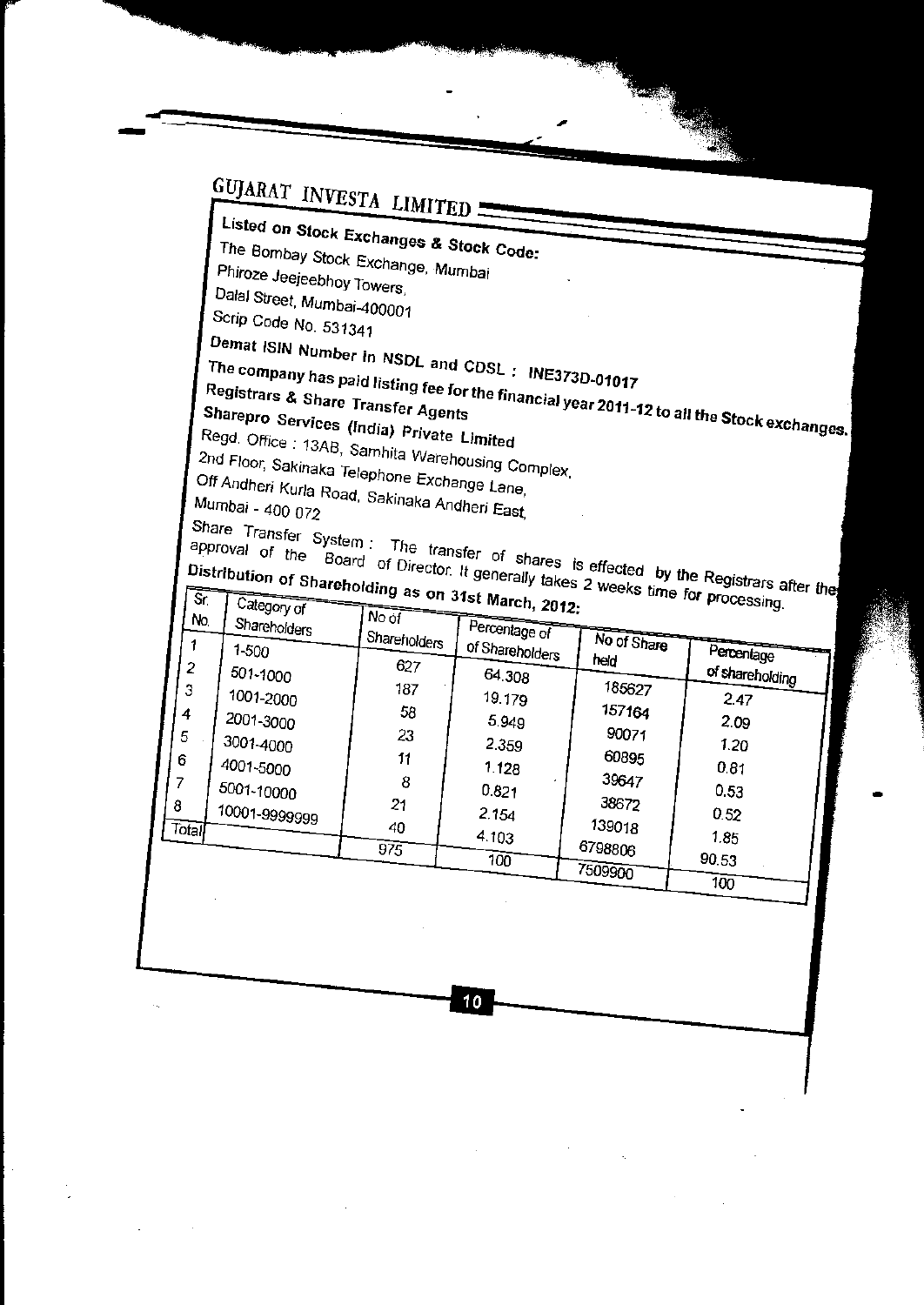#### Categories of Shareholders as on 31st March, 2012  $\sqrt{C_{\alpha}t}$

| <b>Category</b>                               |                               |               |
|-----------------------------------------------|-------------------------------|---------------|
|                                               | Percentage of<br>Shareholding | No. of Shares |
| Promoters                                     |                               | held          |
| Resident Individuals                          | 57.90                         | 4347919       |
| Bodies Corporate                              | 27.22                         | 2043900       |
|                                               | 14.81                         | 1111986       |
| Non Resident Indians                          | 0.07                          |               |
| Total                                         |                               | 6095          |
| Dematorialisation of $\overline{\phantom{a}}$ | 100                           | 7509900       |

### Dematerialisation of Shares:

The equity shares of the company are under the list of compulsory delivery in dematerialised form by all investors and the ISIN allotted by NSDL and CSDL is INE373D01017. About 96.96% of the total equity have been dematerialised upto 31.3.2012.

There were no outstanding GDR/ADR/Warrants or any convertible instruments as on 31.03.2012 Address for Correspondence:

Share related queries/correspondence may please be addressed to Registrars and Share Transfer Agents at address as above **OR** 

Gujarat Investa Limited,

3 & 4, Shivalik Plaza, Opp Atira, Ambawadi, Ahmedabad - 380 015 Non Mandatory Requirements:

The company has not adopted non mandatory requirements as mentioned in Clause 49 of the Listing Agreement.

11

For and on behalf of the Board,

Ahmedabad the 24th August, 2012

#### Director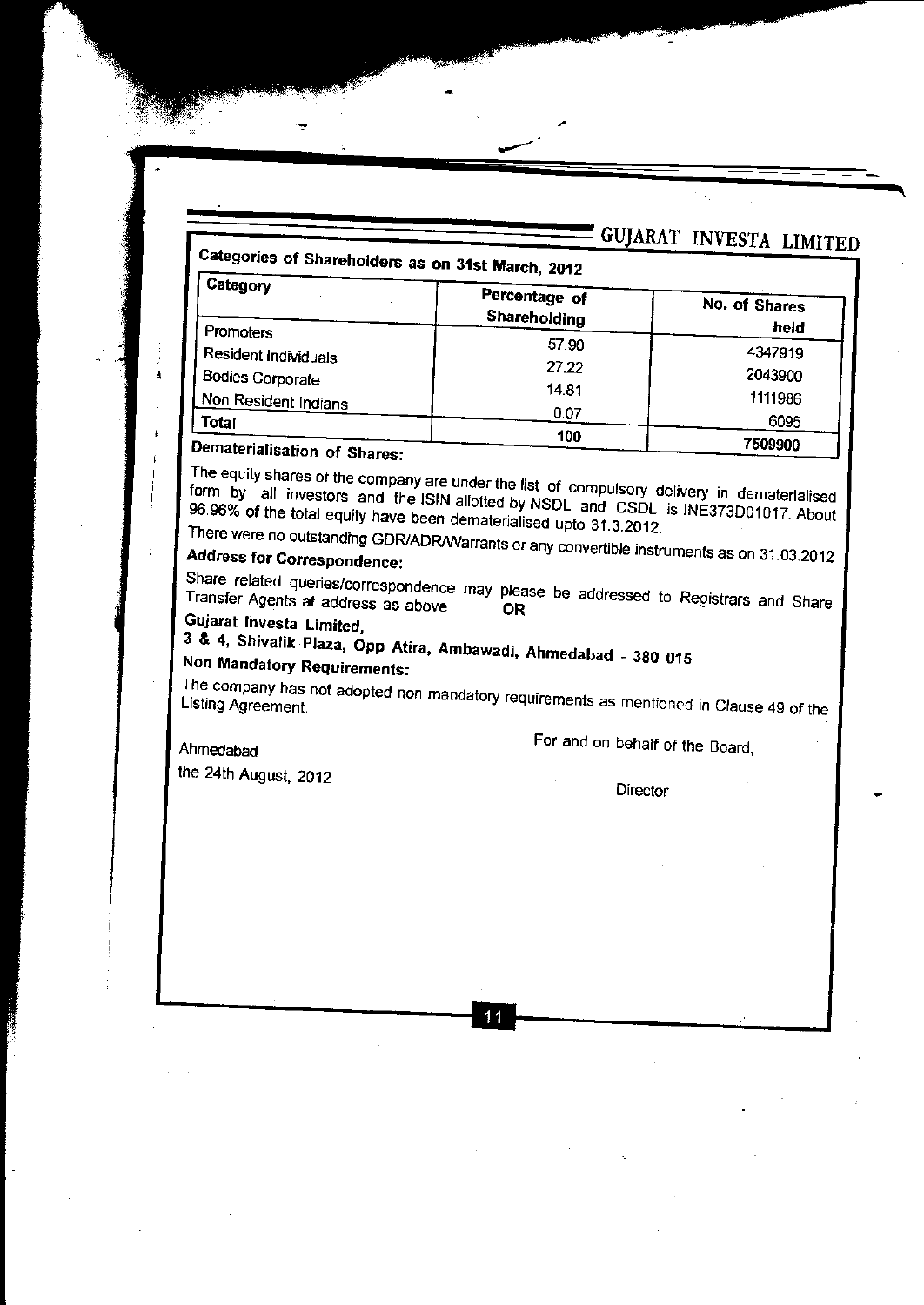#### Certification by the Managing Director and CEO of the Company

I, Purshottam R. Agarwal, Executive Director and CEO of the Company, to the best of my knowledge and belief, declare that all the board members and senior managerial personnel have affirmed compliance with Code of Conduct for the financial year ended 31st March, 2012.

For and on behalf of the Board,

Ahmedabad

the 24th August, 2012 Managing Director

#### GERTIFICATE ON CORPORATE GOVERNANCE: TO THE MEMBERS OF GUJARAT INVESTA LIMITED

We have examined the compliance conditions of Corporate Governance by Gujarat Investa Limited for the year ended 31st March, 2012, as stjpulated in Clause 49 of the Listing Agreeme of the Company with the Stock Exchanges.

The compliance of conditions of Corporate Governance is the responsibility of the Management. Our examination was limited to procedures and implementation thereof, adopted by the Company for ensuring the compliance of the conditions of Corporate Govemance. lt is neither an audit nor an expression of opinion on the financial statements of the Company.

ln our opinion and to the best of our information and according to the explanation given to us, we certify that the Company has complied with the conditions of Corporate Govemance as stipulated in the above mentioned Listing Agreement.

We have been explained that no investor grievances are pending for a period exceeding one month against the Company as per the records maintained by the Company.

We further state that such compliance is neither an assurance as to the future viability of the Company nor the efficiency or effectiveness with which the management has conducted the affairs of the Company.

> For Lunia & Company, Chartered Accountants, Fim Registration No. 116436W

**Partner** Membership No. F-12729

Ahmedabad, lhe 24th August, 2012 (R. C. Lunia),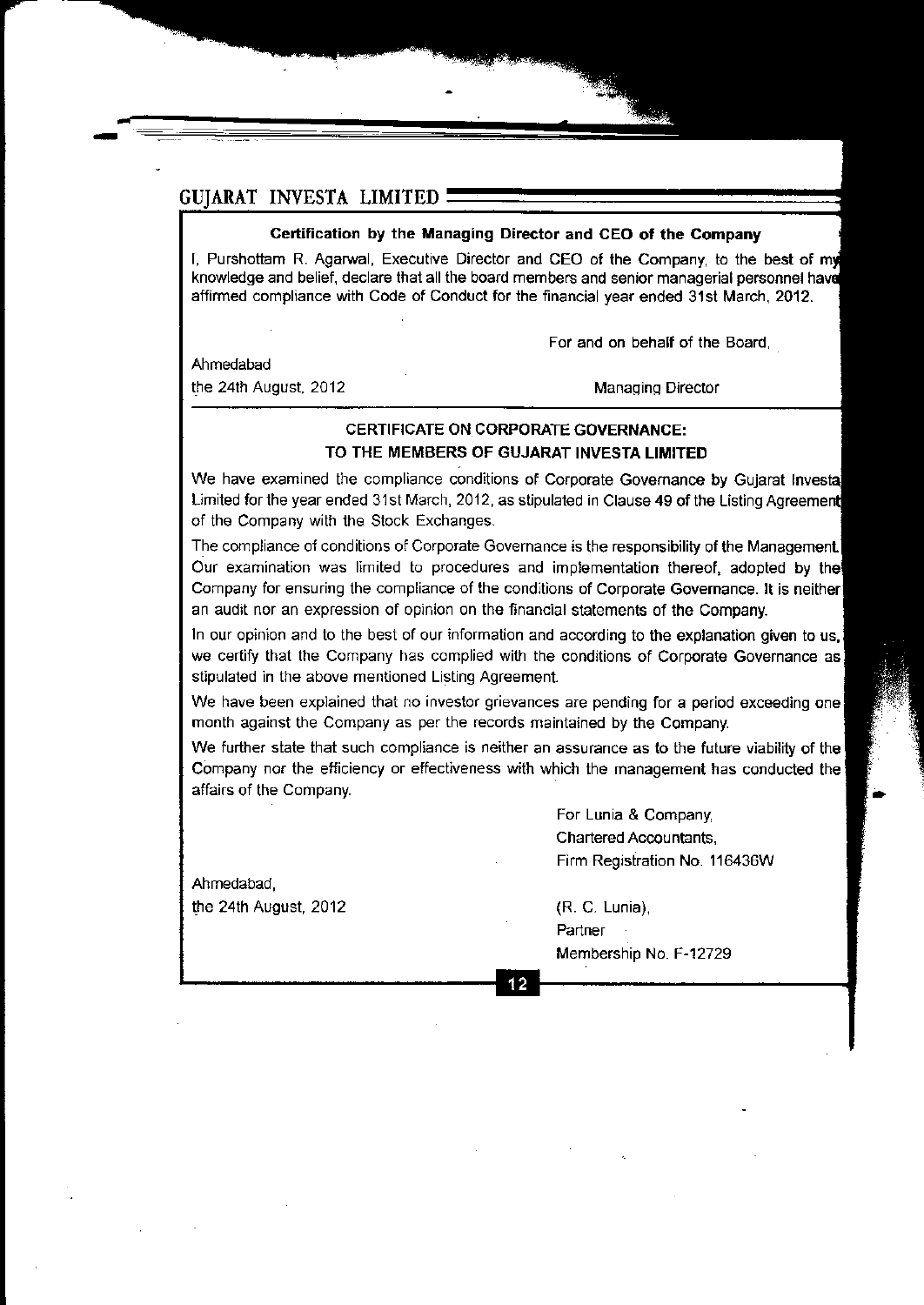#### **AUDITORS' REPORT**

Auditors Report to the members of Gujarat Investa Limited

- 1. We have audited the attached Balance-Sheet of Gujarat Investa Limited Ahmedabad as at 31st March, 2012 and the relative Statement of Profit & Loss of the Company for the year ended on that date, both of which we have signed under reference to this report These financial statements are the responsibility of the management of the Company. Our responsibility is to express an opinion on these financial statements based on our audit
- 2. we conducted our audit in accordance with Auditing Standards generally accepted in India. Those Standards require that we plan and perform the audit to obtain reasonable assurance about whether the financial statements are free of material misstatements An audit includes examining on a test basis, evidence supporting the amounts and disclosures in the financial statements An audit also includes assessing the accounting principles used and significant estimates made by management, as well as evaluating the overall presentation of the financial statements. We believe that our audit provided a reasonable basis for our opinion.
- 3. As required by the Companies (Auditor's Report) Order, 2003 issued by the central Government Of lndia in terms of Sub Section (4A) of Section 227 of the Companies Act, 1956, we enclose in the Annexure a statement on the matters specified in paragraphs 4 and 5 of the said order.
- 4. Further to our comments in the Annexure referred to above, we report that:
	- i. We have obtained all the information and explanations which to the best of our knowledge and belief were necessary for the purpose of our audit;
	- ii. ln our opinion, proper Books of Account as required by Law have been kept by the Company so far as appears from our examination of those books;
	- iii. The Balance-Sheet and Statement of Profit & Loss referred to in this reporl are in agreement with the Books of Accounts of the Company
	- iv. In our opinion, the Statement of Profit & Loss and Balance Sheet comply with the mandatory Accounting standards refered to in sub-section (3C) of Section 211 of the Companies Act 1956
	- v Based on the representation received from the Directors of the Company as on 31st March, 2012, and taken on record by the Board of Directors of the Company, we report that none of the Directors of the Company are disqualified as on 31st March,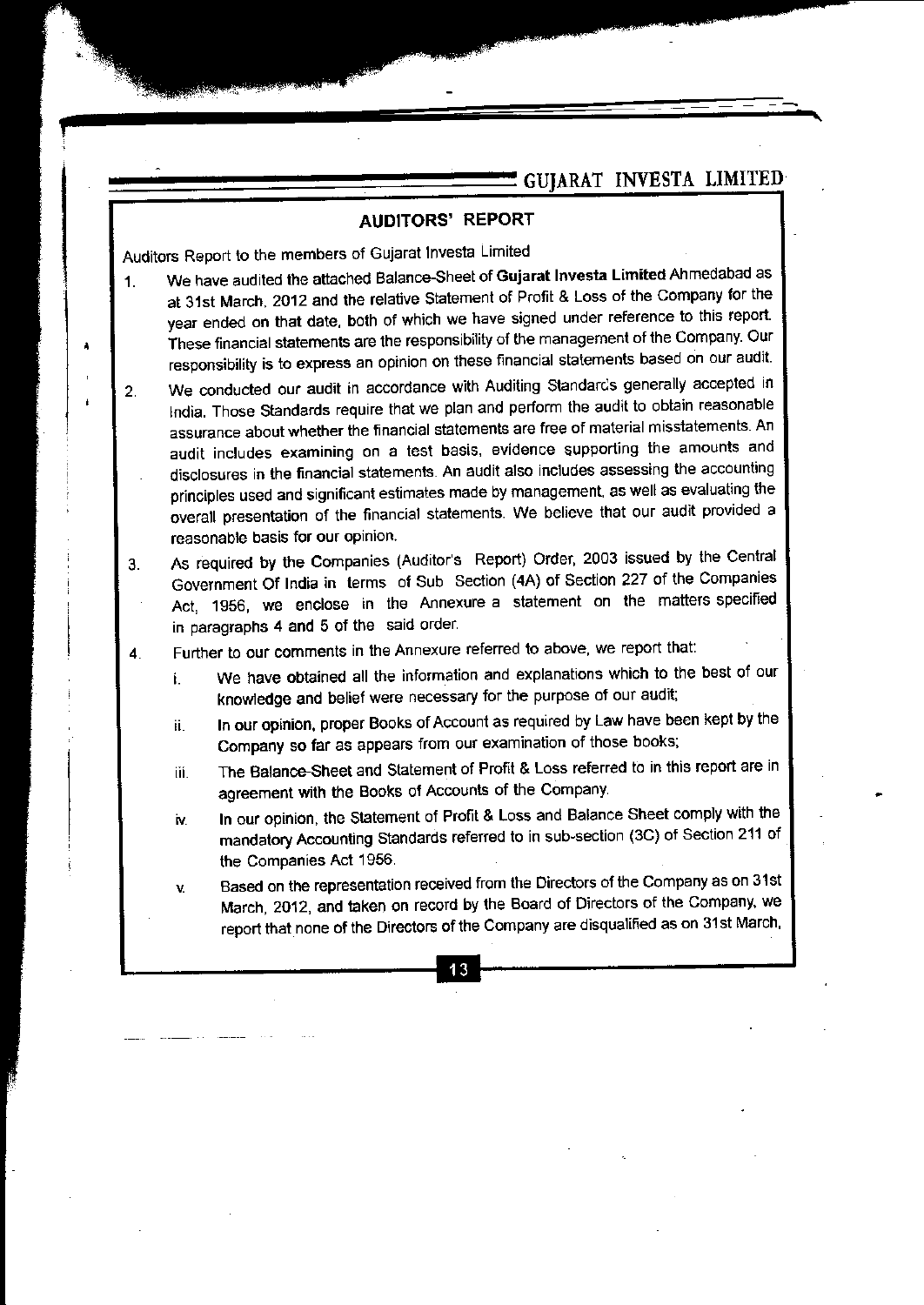2012 from being appointed as directors in terms of clause (g) of Sub-Section (1) of Section 274 of the Companies Act. 1956.

vi. In our opinion and to the best of our information and according to the explanations given to us, the said accounts read together with the Significant Accounting Policies and other notes thereon give the infomation required by The Companies Act, 1956 ('the Act') in the manner so required, and give a true and fair view in confomity with the accounting principles generally accepted in india:

- a) In the case of Balance Sheet, of the State of Affairs of the Company as at 31st March,2012 and
- b) ln the case of Slatement of Profit & Loss, of the Profit for the year ended on that date.
- c) In the case of Cash Flow Statement, of the cash flows for the year ended on that date.

14

For Lunia & Company, Chartered Accountants, Firm Registration No. 116436W

Ahmedabad, the 24th August, 2012 (R. C. Lunia),

Partner Membership No. F-12729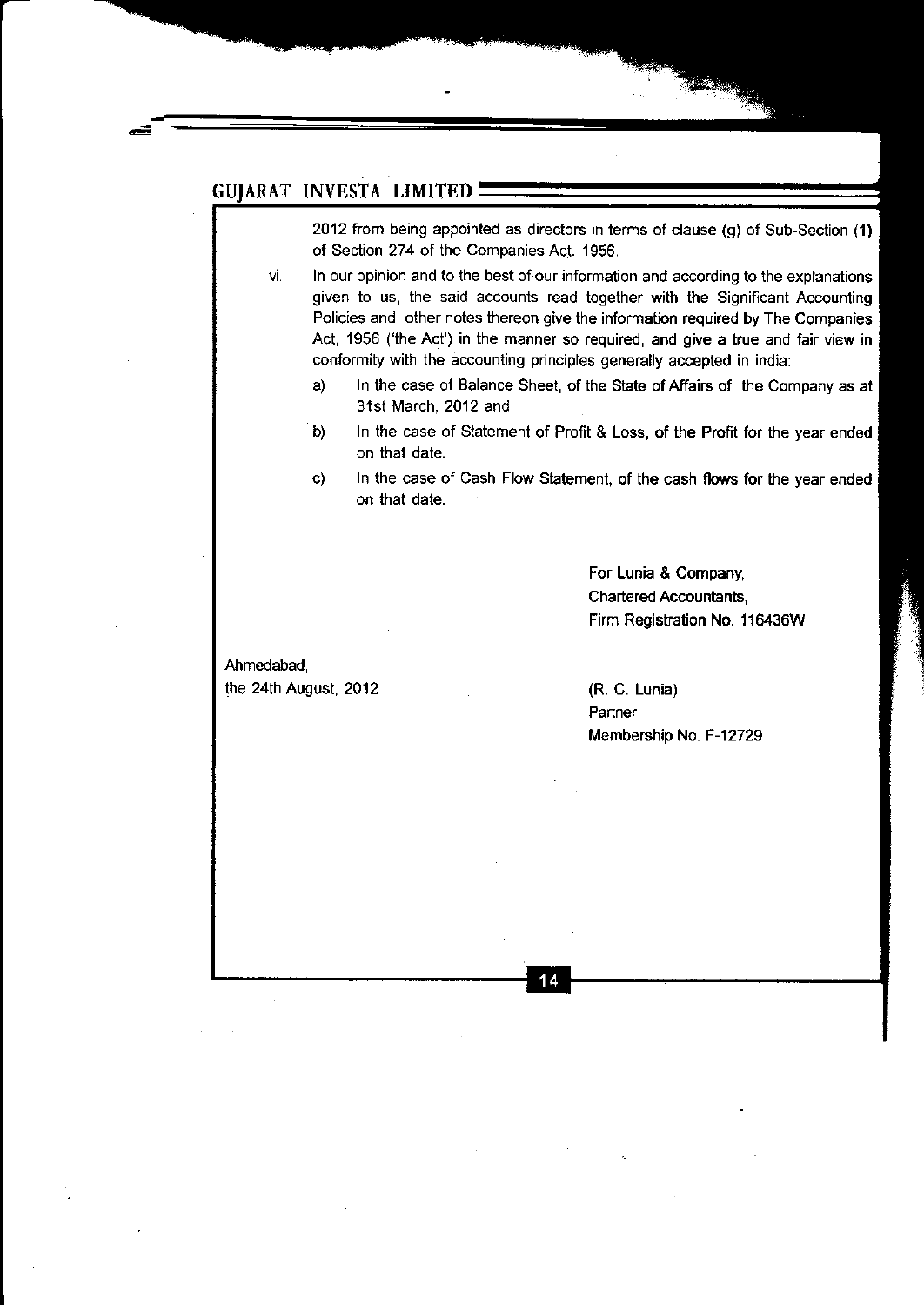## ANNEXURE REFERRED TO IN PARAGRAPH 3 OF OUR REPORT OF EVEN DATE ON THE ACCOUNTS FOR THE YEAR ENDED 31ST MARCH, 2012 OF M/S GUJARAT INVESTA LIMITED

On the basis of such checks as we considered appropriate and according to the information and explanations given to us during the course of audit, we state that:

- The Company has maintained proper records showing full particulars, including quantitative 1. a) detail and situation of its fixed assets.
	- The fixed assets have been physically verified during the year by the management in accordance with a program of verification, the frequency of which is reasonable. According b) to the information given to us, no material discrepancies were noticed on such verification.
	- The Company has not disposed off any substantial part of its fixed assets. C)
- In respect of the inventories:  $2.$

 $\hat{\mathbf{v}}$ 

3.

- as explained to us, inventories were physically verified during the year by the management a) at reasonable intervals.
- In our opinion and according to the information and explanations given to us, the procedure of physical verification of inventories followed by the management were reasonable and b) adequate in relation to the size of the Company and the nature of its business.
- In our opinion and according to the information and explanations given to us, the Company has maintained proper records of its inventories and no material discrepancies were noticed C) on physical verification.
- (a) According to the information and explanations given to us, the Company has granted/
- taken unsecured loans to/from Companies, firms and other parties covered in the register maintained under Section 301 of the Companies Act, 1956. The detail of such loans

granted and taken are as under: Loans taken/repayment received: Loans granted/repaid: Maximum Balance during the year:

Outstanding at the year end:

3060568  $Rs.$ 9740568 Rs. 104157371 Dr. Rs. 105317939 Dr. Rs.

In case of the aforesaid unsecured loans granted

and taken to/from Companies etc. covered in the register maintained under Section 301 of the Companies Act, 1956, the rate of interest and the other terms and conditions are not prima-facie prejudicial to the interest of the Company.

(c) In case of the aforesaid unsecured loans granted and taken to/from Companies, Firms and other parties covered in the register maintained under Section 301 of the Companies Act, 1956, the repayment of principal amount and interest is regular.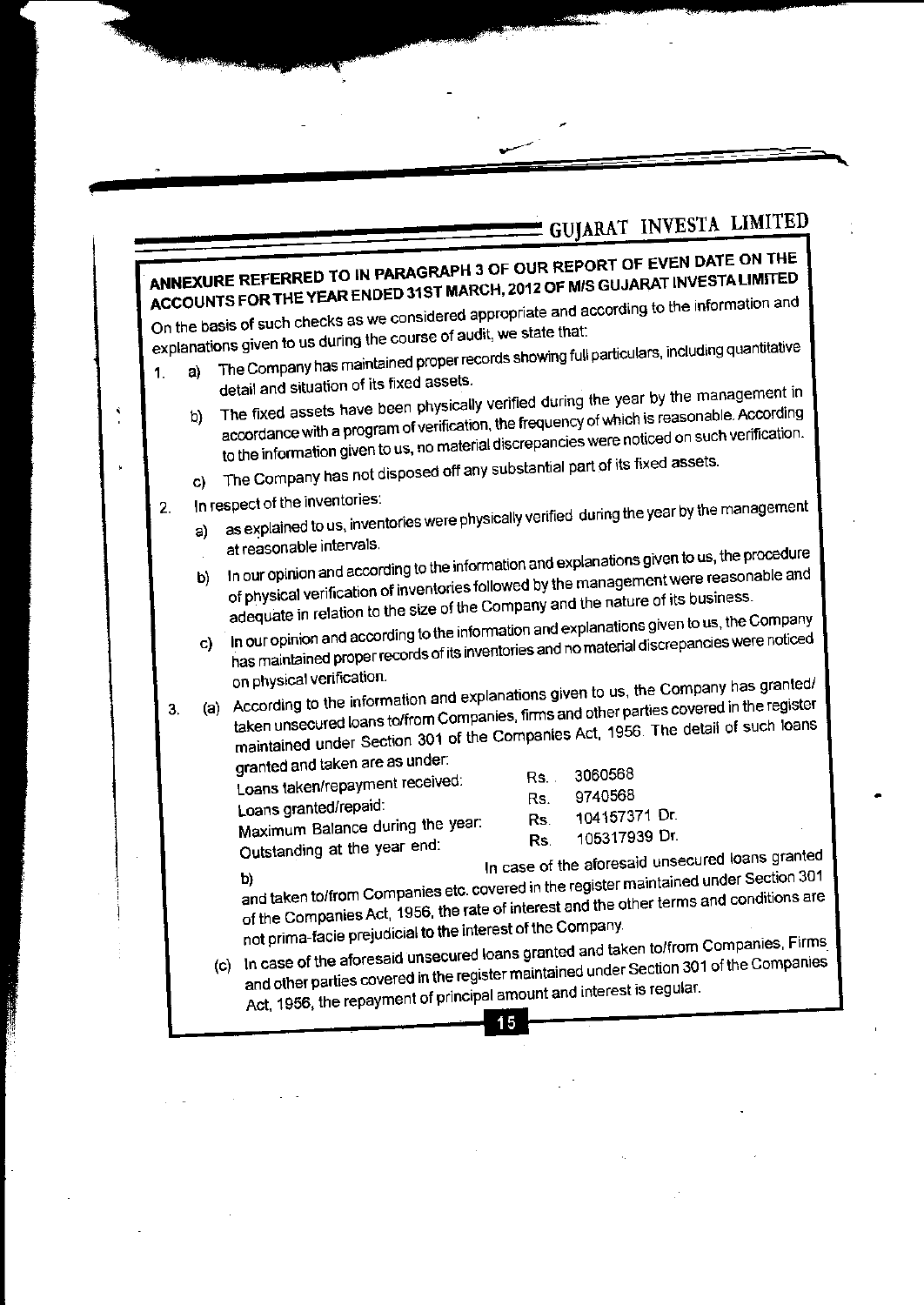- In our opinion and according to the information and explanations given to us, there are adequate internal control procedures commensurate with the size of the company and the nature of its 4. business. During the course of our audit, no major weakness has been noticed in the interna controls and there is no continuing failure for the same.
- Based on the audit procedures applied by us and according to the information and explanations provided by the management, we are of the opinion that the transactions  $5. (a)$ that need be entered into the register maintained under Section 301 have been so entered.
	- In our opinion and according to the information and explanations given to us, the transactions b) made in pursuance of contracts or arrangements entered in the register maintained under Section \$01 and exceeding the value of five lakh rupees in respect of any party during the year are reasonable having regard to the prevailing market price at the relevant time.
- The Company has not accepted any deposits from the public during the year. 6.
- The Company has an internal audit system commensurate with the size and nature of the 7. Company's business.
- The maintenance of the cost records has not been prescribed by the Central Government 8. Under Section 209 (1) (d) of the Companies Act, 1956, for the year under review.
- Statutory and other dues: 9.
	- According to information and explanations given to us Provident Fund and Employee's a) -State Insurance Scheme are not applicable to the Company.
	- According to the information and explanations given to us and the records examined by b) us, the company is regular in depositing undisputed statutory dues including Income-Tax, Sales-Tax, Custom Duty and Excise Duty and there were no undisputed statutory dues outstanding as on 31st March, 2012 for a period of more than six months from the date they became payable.
- The company does not have accumulated losses at the end of the year. The company has not  $10.$ incurred any cash loss during the financial year or immediately preceeding the financial year
- Based on the information and explanations given to us, the Company has not defaulted in  $11.$ repayment of any dues to financial institutions and banks.
- 12. Based on our examination of the records and the information and explanations given to us, the Company has not granted any loans and/or advances on the basis of security by way of pledge of shares, debentures and other similar securities.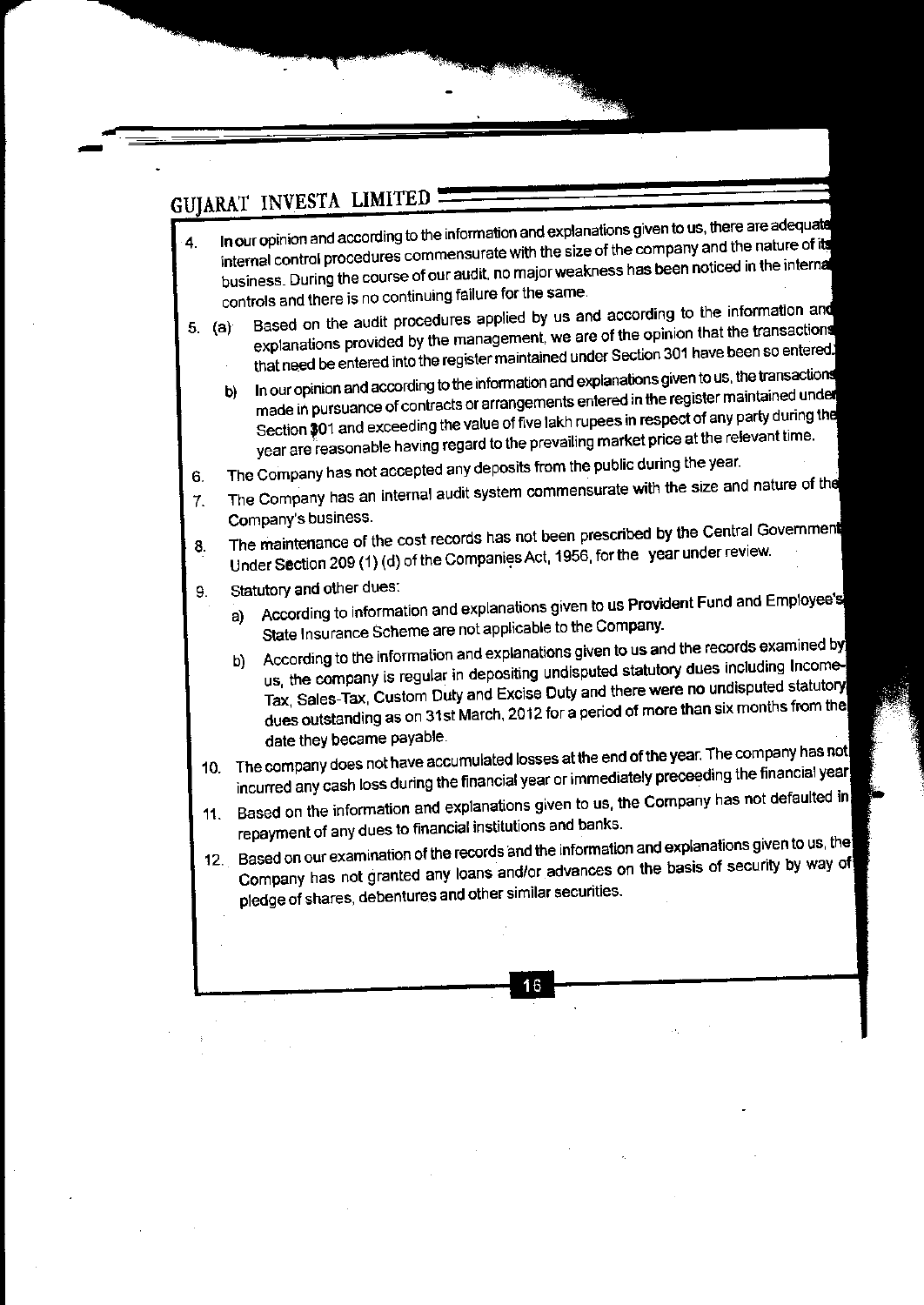- To the best of our knowledge and belief and according to the information and explanations  $13.$ given to us, the company has maintained proper records of the transactions for dealing in shares, securities and other investments and timely entries have been made therein. The shares, securities and other investments have been held by the company in its own name.
- 14. The company is not a chit fund, nidhi, mutual benefit fund or a society.
- 15. According to the information and explanations given to us, the Company has not given any guarantee for loans taken by others from bank or financial institutions.
- According to the information and explanations given to us, the company has not raised any 16. working capital loan. Therefore, the question of its use does not arise.
- 17. According to the information and explanations given to us and on an overall examination of the Balance Sheet of the Company, we report that no funds raised on short term basis have been used for long term investment by the company or vice-versa.
- 
- 18. The Company has made preferential allotment of Equity shares during the year. 19. During the year covered under the audit report the company has not issued any secured
- 
- 20. The company has not raised any money by public issue during the year covered by our report. 21. As per the information given to us, no fraud on or by the company has been noticed or reported

For LUNIA & COMPANY, Chartered Accountants, Firm Registration No. 116436W

Ahmedabad. the 24th August, 2012

(R. C. Lunia), Partner Membership No. F-12729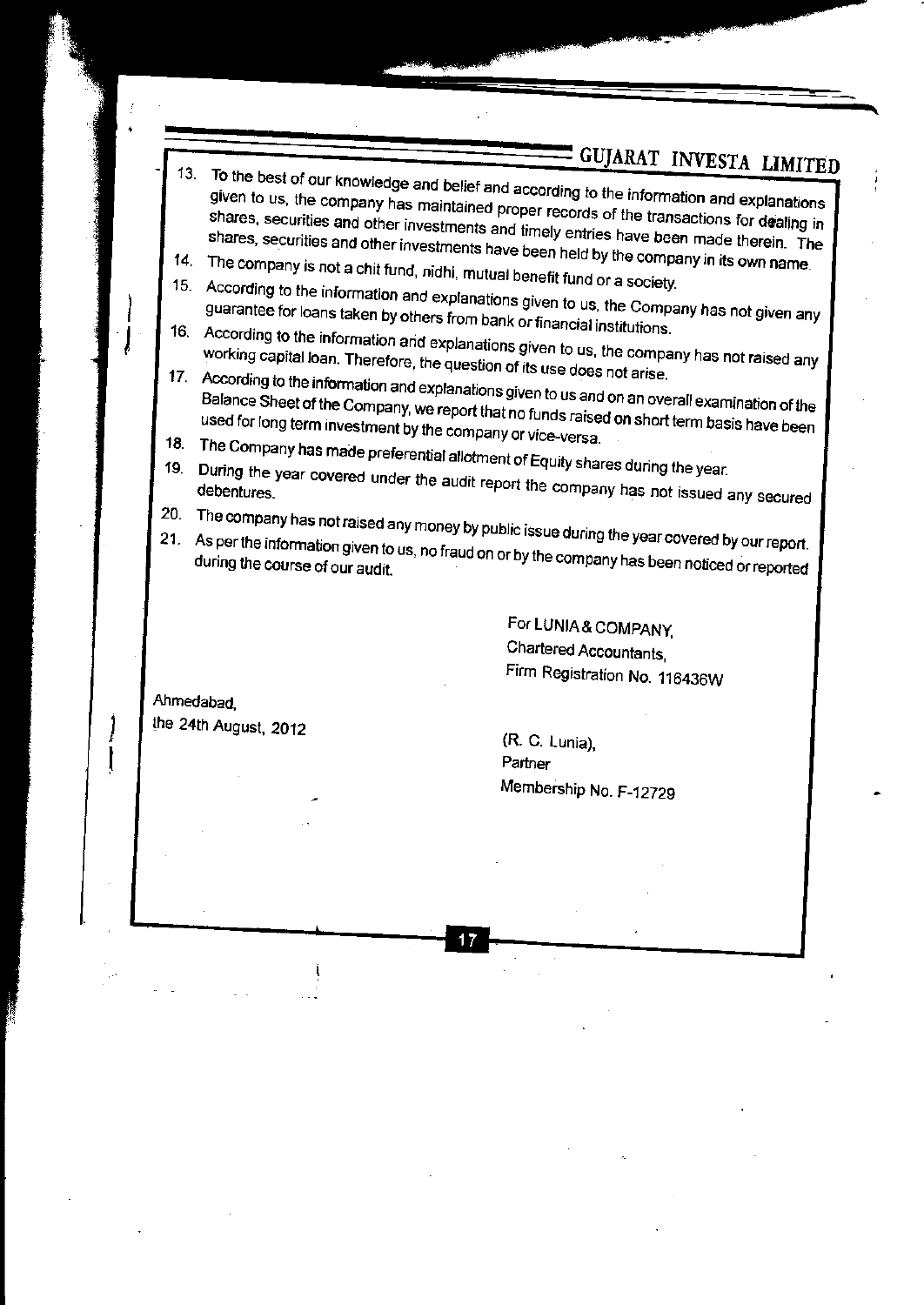| BALANCE SHEET AS AT 31ST MARCH, 2012 |                                                                                         |                |                |                 |  |
|--------------------------------------|-----------------------------------------------------------------------------------------|----------------|----------------|-----------------|--|
|                                      |                                                                                         | <b>NOTES</b>   | March 31, 2012 | March 31, 2011  |  |
|                                      |                                                                                         |                | Rs.            | Rs.             |  |
| <b>EQUITY AND LIABILITIES</b>        |                                                                                         |                |                |                 |  |
| А                                    | Shareholders' Funds                                                                     |                |                |                 |  |
| <b>Share Capital</b>                 |                                                                                         | 1              | 7,50,99,000    | 7,50,99,000     |  |
|                                      | <b>Reserves and Surplus</b>                                                             | $\overline{2}$ | 2.17.94.941    | 2,11,78,409     |  |
|                                      | Money Received against Share Warrants                                                   | 3              | 23,40,655      | 23,40,655       |  |
|                                      |                                                                                         |                | 9,92,34,596    | 9,86,18,064     |  |
| в                                    | <b>Non Current Liabilities</b>                                                          |                |                |                 |  |
|                                      | Long Term Borrowings                                                                    | 4              | 5,07,788       | 1,46,39,117     |  |
|                                      |                                                                                         |                | 5,07,788       | 1,46,39,117     |  |
| c                                    | <b>Current Liabilities</b>                                                              |                |                |                 |  |
| <b>Trade Payables</b>                |                                                                                         | 5.             | 9,69,96,932    | 7,63,48,677     |  |
|                                      | <b>Other Current Liabilities</b>                                                        | 6              | 2,82,897       | 3,60,827        |  |
|                                      |                                                                                         |                | 9,72,79,829    | 7,67,09,504     |  |
| <b>TOTAL</b>                         |                                                                                         |                | 19,70,22,213   | 18,99,66,685    |  |
| <b>ASSETS</b>                        |                                                                                         |                |                |                 |  |
| D                                    | <b>Non Current Assets</b>                                                               |                |                |                 |  |
| <b>FIXED ASSETS</b>                  |                                                                                         |                |                |                 |  |
| <b>Tangible Assets</b>               |                                                                                         | 7              | 2,23,501       | 38,653          |  |
|                                      | Intangible Assets                                                                       | 8              | 1,29,444       | 2,58,887        |  |
|                                      | Long Term Investments                                                                   | 9              | 8,19,70,000    | 8,19,70,000     |  |
|                                      |                                                                                         |                | 8,23,22,945    | 8,22,67,540     |  |
| Е<br><b>Current Assets</b>           |                                                                                         |                |                |                 |  |
| Inventories                          |                                                                                         | 10             | 3,95,331       | 4,96,025        |  |
|                                      | Cash & Cash Equivalent                                                                  | 11             | 4,82,894       | 2,55,016        |  |
|                                      | <b>Trade Receivables</b>                                                                | 12             | 72,04,680      | 51,28,959       |  |
|                                      | Loans and Advances                                                                      | 13             | 10,66,16,364   | 10, 18, 19, 145 |  |
|                                      |                                                                                         |                | 11,46,99,269   | 10,76,99,145    |  |
| <b>TOTAL</b>                         |                                                                                         |                | 19,70,22,213   | 18,99,66,685    |  |
|                                      | Signification Accounting Policies - Note No. 22<br>The coopmentss tistes are as issued: |                |                |                 |  |

The accompanying Notes are an integral part of the Financial Statements

 $\sim 10$ 

AS PER OUR SEPARATE REPORT OF EVEN DATE. FOR LUNIA & COMPANY,

Chartered Accountants, Firm Registration No. 116436W

(R.C.LUNIA), PARTNER. Membership No. F-12729 AHMEDABAD, The 24th August, 2012

ON BEHALF OF BOARD SHRI PURSHOTTAM AGARWAL SMT. SOMNA P. AGARWAL SHRI ANANDKUMAR AGARWAL SHRI SUMANT PERIWAL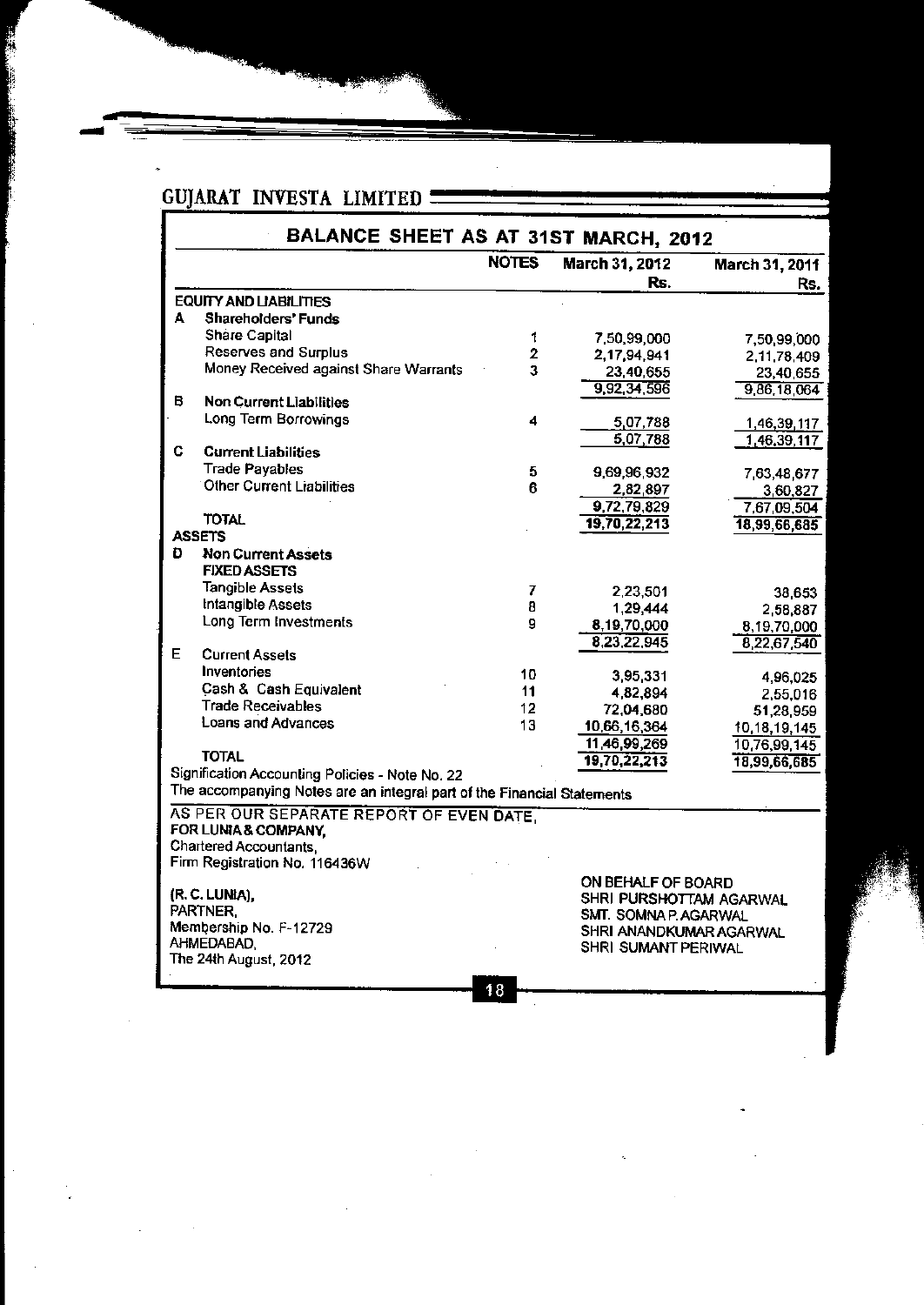GUJARAT INVESTA LIMITED STATEMENT OF PROFIT AND LOSS FOR THE YEAR ENDED MARCH 31, 2012 March 31, 2011 March 31, 2012 **NOTES** Rs. Rs. **INCOME** 8,18,14,372 8,60,43,127 14 **Revenue From Operations** 44,682 15 2,04,339 Other Income 8,18,59,054 8,62,47,466 **Total Revenue(I) EXPENDITURE** 7,61,33,512 8,44,74,908 16 Purchases 31, 14, 174 1,00,694  $17$ Change in Inventories 6,08,585 4,04,650 18 **Employee benefits Expenses** 1,67,870 19 1,49,502 Depreciation and Amortisation Expenses 6,39,425 2,08,290 20 Administrative and Other Expenses 15,870 11,088 21 Selling and Marketing Expenses 8,06,79,436 8,53,49,132 **Total Expenses(II)** 11,79,618 8,98,334 Profit before Tax **Tax provisions** 3,60,000 2,77,585 (a) Current Tax  $-1,023$ 4,217 (b) Previous Year 8,20,641 6,16,532 Profit for the year  $0.11$ 0.082 Basic & Diluted Earning per Share - Rs. (Face Value of Rs. 10/- each) Signification Accounting Policies - Note No. 22 The accompanying Notes are an integral part of the Financial Statements AS PER OUR SEPARATE REPORT OF EVEN DATE. FOR LUNIA & COMPANY, **Chartered Accountants,** Firm Registration No. 116436W ON BEHALF OF BOARD SHRI PURSHOTTAM AGARWAL (R.C.LUNIA), SMT. SOMNA P. AGARWAL PARTNER, SHRI ANANDKUMAR AGARWAL Membership No. F-12729 SHRI SUMANT PERIWAL AHMEDABAD,

ß

The 24th August, 2012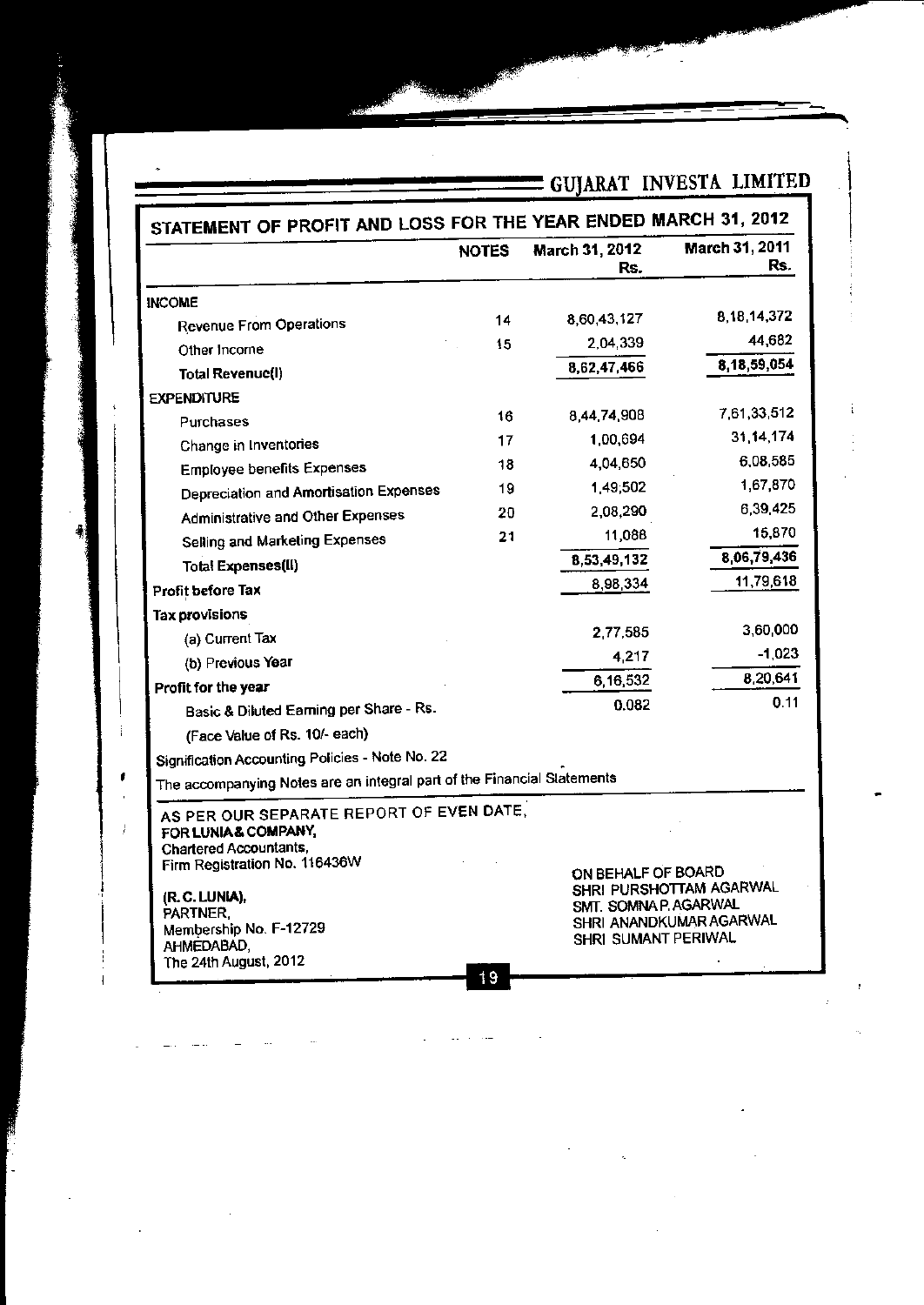| NOTES FORMING PART OF FINANCIAL STATEMENTS AS AT 31ST MARCH, 2012 | <b>Shares</b>                  | No of | March 31, 2012 | Rs.           | March 31, 2011<br>Rs.      |
|-------------------------------------------------------------------|--------------------------------|-------|----------------|---------------|----------------------------|
| <b>SHAREHOLDERS' FUNDS</b>                                        |                                |       |                |               |                            |
| NOTE <sub>1</sub>                                                 |                                |       |                |               |                            |
| SHARE CAPTIAL                                                     |                                |       |                |               |                            |
| Authorised:                                                       |                                |       |                |               |                            |
| Equity Shares of Rs. 10/- each                                    | 1,00,00,000                    |       |                | 10,00,00,000  | 10,00,00,000               |
|                                                                   | 1,00,00,000                    |       |                | 10,00,00,000  | 10,00,00,000               |
| <b>Issued, Subscribed and Paid-up</b>                             |                                |       |                |               |                            |
| Equity Shares of Rs 10/- Each, fully paid up                      | 75,09,900                      |       |                | 7,50,99,000   | 7,50,99,000<br>7,50,99,000 |
|                                                                   | 75,09,900                      |       |                | 7,50,99,000   |                            |
| Details of each Shareholder holding<br>(i)                        |                                |       |                |               |                            |
| more than 5% shares and the number                                |                                |       |                |               |                            |
| of shares held:                                                   |                                |       |                |               | As at 31/03/2011           |
|                                                                   | As at 31st March, 12<br>No. of |       | $%$ of         | No. of        | $%$ of                     |
|                                                                   | Shares                         |       | Holding %      | <b>Shares</b> | <b>Holding %</b>           |
|                                                                   | 1161000                        |       | 15.46          | 1161000       | 15.46                      |
| Somna Agarwal                                                     | 1664419                        |       | 22.16          | 580400        | 7.73                       |
| Purshottam Agarwal                                                | 947500                         |       | 12.62          | 613619        | 8.17                       |
| Anjani R. Agarwal<br>Purshottam Agarwal HUF                       | 575000                         |       | 7.66           | 575000        | 7.66                       |
| NOTE <sub>2</sub>                                                 |                                |       |                |               |                            |
| <b>RESERVES AND SURPLUS:</b>                                      |                                |       |                |               |                            |
| Security Premium Account                                          |                                |       |                |               |                            |
| <b>Balance as per Last Financial Statements</b>                   |                                |       |                | 82,55,500     | 82,55,500                  |
|                                                                   | (A)                            |       |                | 82,55,500     | 82,55,500                  |
| <b>Statement of Profit and Loss</b>                               |                                |       |                |               |                            |
| Balance as per Last Financial Statements                          |                                |       | 1,29,22,909    |               | 1,21,02,268                |
| Net Profit/ Loss for the year                                     |                                |       |                | 6,16,532      | 8,20,641                   |
|                                                                   | (B)                            |       | 1,35,39,441    |               | 1,29,22,909                |
|                                                                   | TOTAL $(A) + (B)$              |       | 2,17,94,941    |               | 2,11,78,409                |
|                                                                   | 20                             |       |                |               |                            |

 $\mathcal{A}$ 

 $\bar{z}$ 

 $\mathcal{L}_{\mathcal{A}}$ 

J.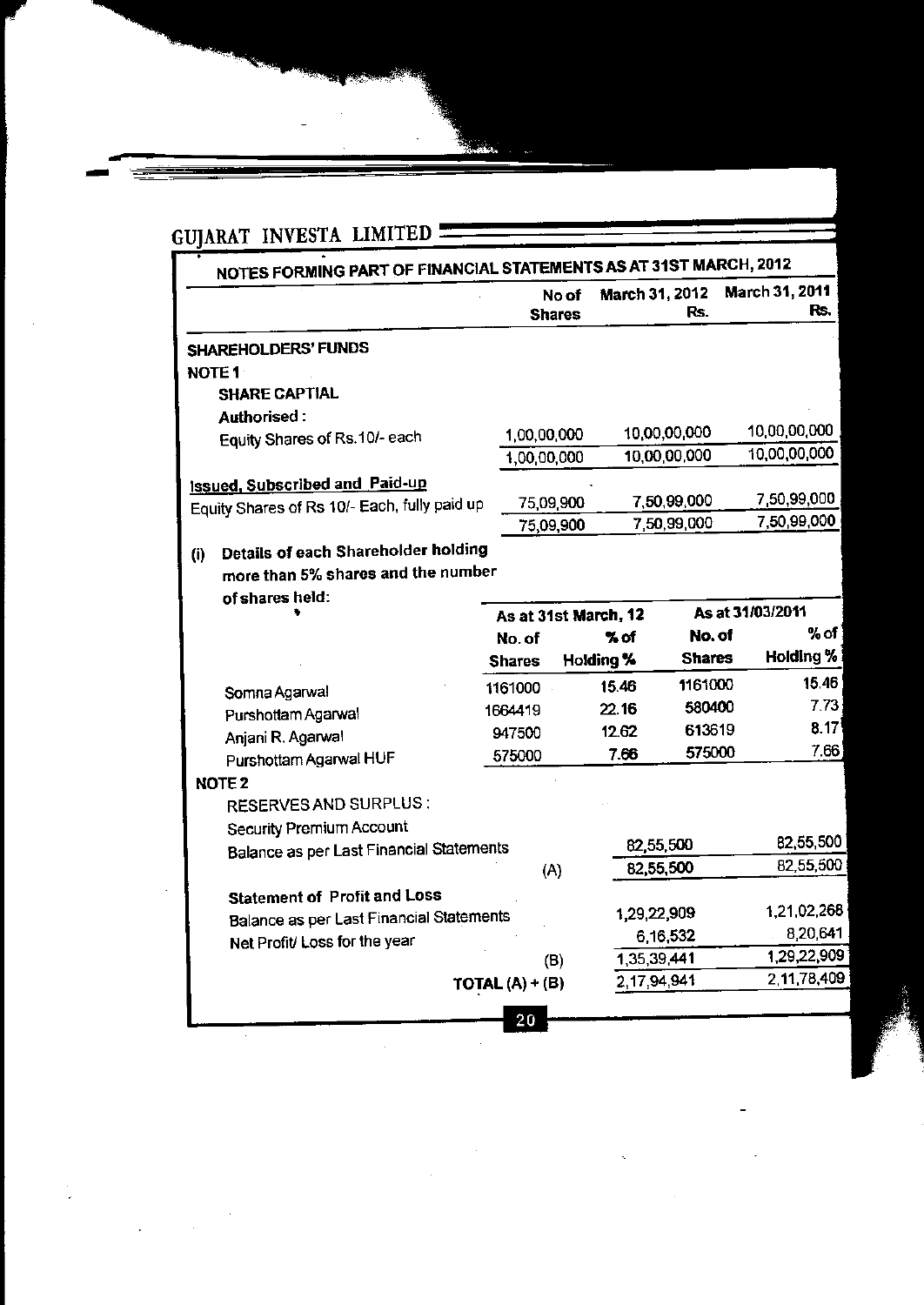| March 31, 2012<br>Rs. | <b>March 31, 2011</b><br>Rs. |
|-----------------------|------------------------------|
|                       |                              |
|                       |                              |
| 23,40,655             | 23,40,655                    |
| 23,40,655             | 23,40,655                    |
|                       |                              |
|                       |                              |
|                       |                              |
|                       |                              |
| 5,07,788              | 1,46,39,117                  |
| 5,07,788              | 1,46,39,117                  |
|                       |                              |
|                       |                              |
| 9,68,15,821           | 7,61,60,355                  |
| 1,81,111              | 1,88,322                     |
| 9,69,96,932           | 7,63,48,677                  |
|                       |                              |
|                       |                              |
| 5,312                 | 827                          |
| 2,77,585              | 3,60,000                     |
| 2,82,897              | 3,60,827                     |
|                       |                              |
|                       |                              |
|                       |                              |
|                       |                              |
| 22,14,760             | 20,09,853                    |
| 19,91,259             | 19,71,200                    |
| 2,23,501              | 38,653                       |
|                       |                              |

ã

ł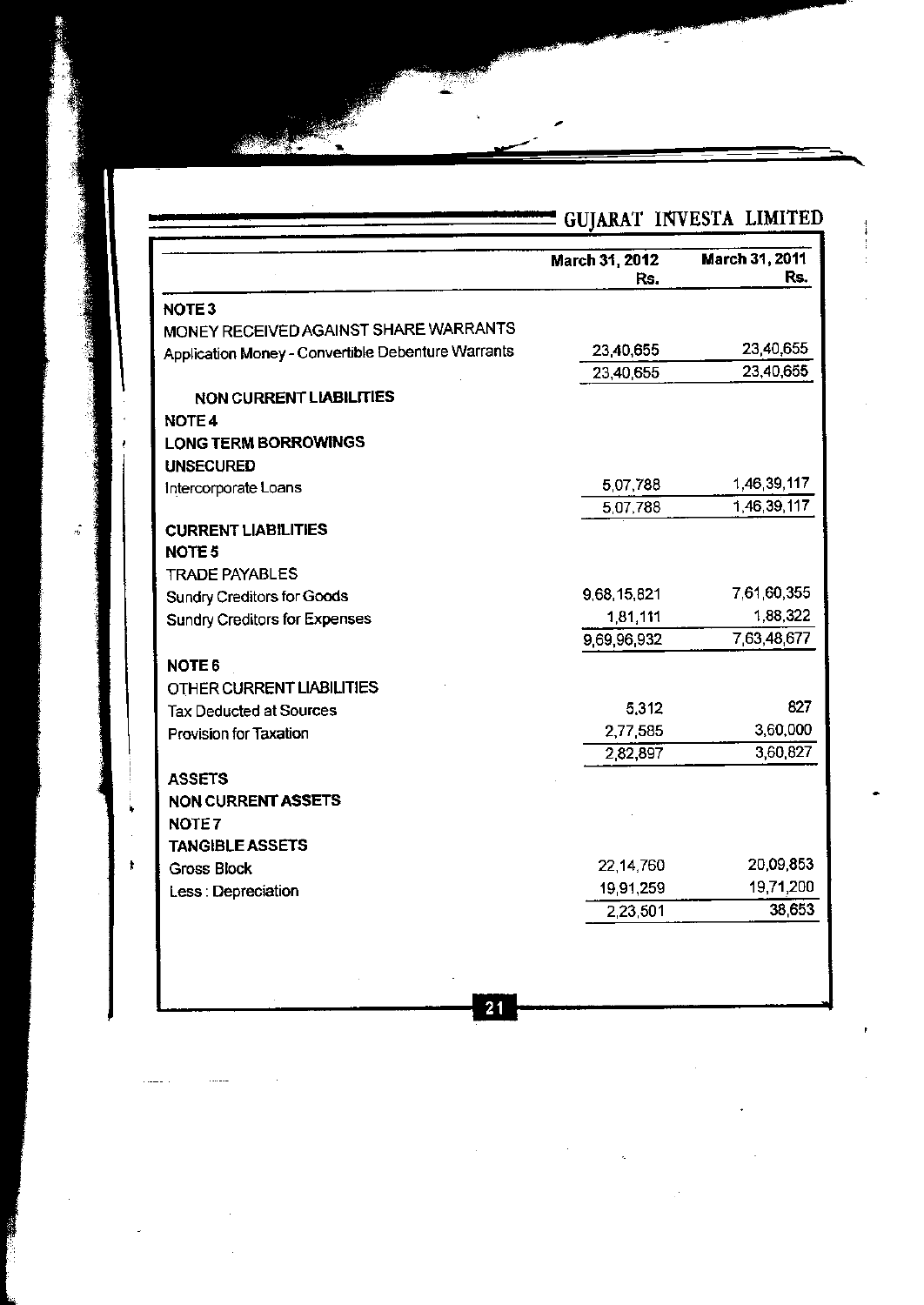| GUJARAT INVESTA LIMITED                           |                |                |
|---------------------------------------------------|----------------|----------------|
|                                                   | March 31, 2012 | March 31, 2011 |
|                                                   | Rs.            | Rs.            |
| NOTE <sub>8</sub>                                 |                |                |
| <b>INTANGIBLE ASSETS</b>                          |                |                |
| MISCELLANEOUS EXPENDITURE                         |                |                |
| (to the extent not written off)                   |                |                |
| Preliminery and Preoperative Expenses             | 2,58,887       | 3,88,331       |
| Addition during the year                          | 0              | 0              |
|                                                   | 2,58,887       | 3,88,331       |
| Written off during the year                       | 1,29,443       | 1,29,444       |
|                                                   | 1,29,444       | 2,58,887       |
| <b>NOTE 9</b>                                     |                |                |
| <b>LONG TERM INVESTMENTS</b>                      |                |                |
| <b>Unquoted Shares</b>                            |                |                |
| Ambuja Synthetics Ltd.                            | 1,50,000       | 1,50,000       |
| 15000 Equity Shares of Rs. 10 Each                |                |                |
| V.R.Polyfab Pvt. Ltd.                             | 7,00,000       | 7,00,000       |
| 70000 Equity Shares of Rs.10 Each                 |                |                |
| Aman Global Infratech Pvt. Ltd.                   | 1,00,00,000    | 1,00,00,000    |
| 100000 Equity Shares of Rs.10 Each                |                |                |
| Anunay Fab Ltd.                                   |                |                |
| 2712000 Equity Shares of Rs.10 Each               | 7,11,20,000    | 7,11,20,000    |
|                                                   | 8,19,70,000    | 8,19,70,000    |
| NOTE <sub>10</sub>                                |                |                |
| <b>INVENTORIES</b>                                |                |                |
| [Valued at lower of Cost or Net Realisable Value] |                |                |
| <b>Stock of Securities</b>                        | 3,95,331       | 4,96,025       |
|                                                   | 3,95,331       | 4,96,025       |
| <b>NOTE 11</b>                                    |                |                |
| CASH AND CASH EQUIVALENTS                         |                |                |
| Cash on hand                                      | 2,69.097       | 19,897         |
| <b>Balances with Banks</b>                        |                |                |
| In Current Accounts                               | 2,13,798       | 2,35,119       |
|                                                   | 4,82,894       | 2,55,016       |
| 22                                                |                |                |

 $\ddot{\phantom{a}}$ 

ł,

 $\bar{\beta}$ 

 $\bar{\gamma}$  $\ddot{\phantom{a}}$ 

l,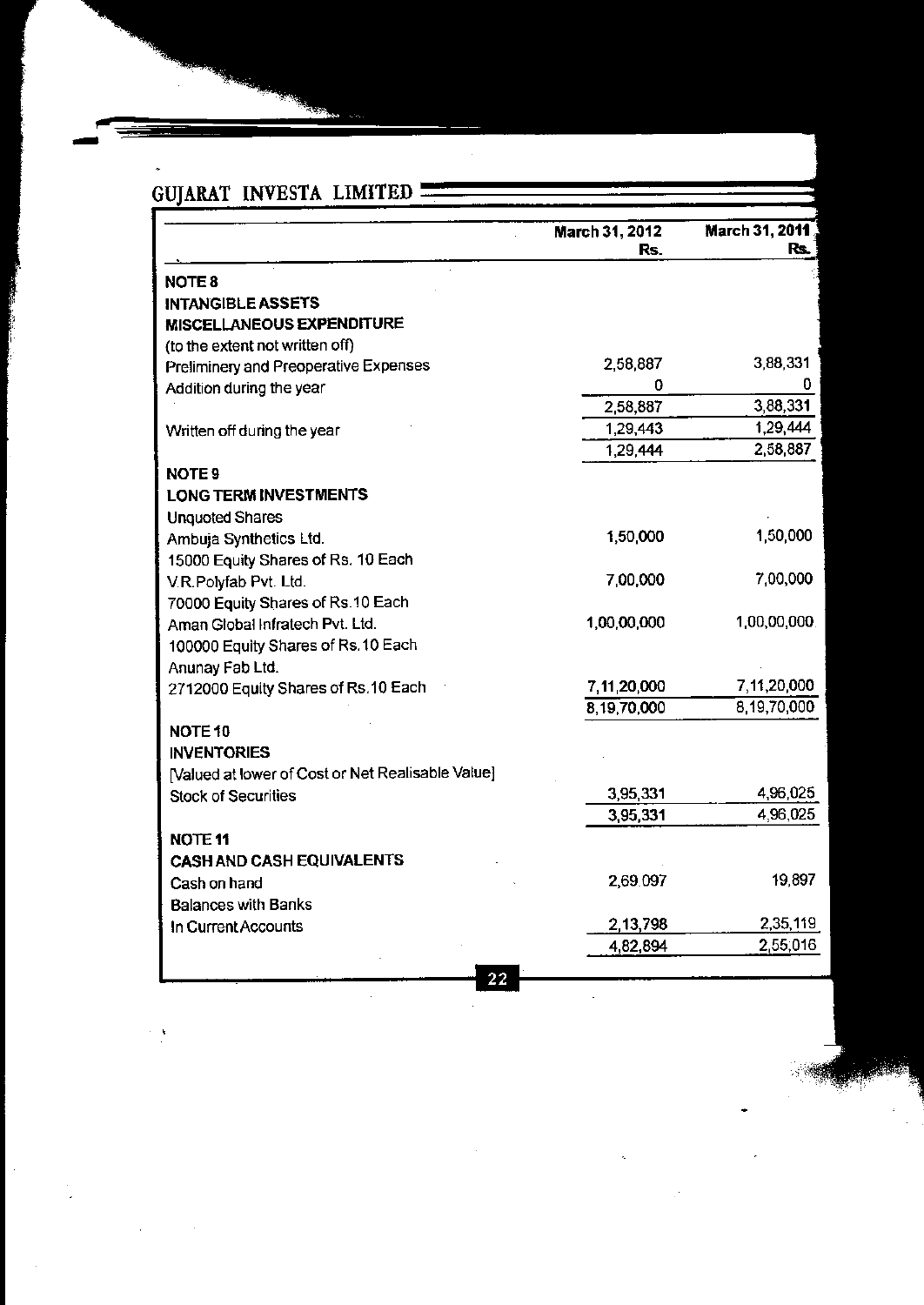Í

| <b>NOTES</b>                                          | March 31, 2012<br>Rs. | March 31, 2011<br>Rs. |
|-------------------------------------------------------|-----------------------|-----------------------|
| <b>NOTE 12</b>                                        |                       |                       |
| TRADE RECEIVABLES                                     |                       |                       |
| Outstanding for a period exceeding six                |                       |                       |
| months from the due date for payments                 | 51,28,539             | 29,21,216             |
| Unsecured, Considered Good                            |                       |                       |
| Other Receivables                                     |                       |                       |
| Unsecured, Considered Good                            | 20,76,141             | 22,07,743             |
| <b>Total</b>                                          | 72,04,680             | 51,28,959             |
| NOTE <sub>13</sub>                                    |                       |                       |
| SHORT TERM LOANS AND ADVANCES                         |                       |                       |
| (Unsecured, considered good, except otherwise stated) |                       |                       |
| Deposits                                              | 18,140                | 18,140                |
| Intercorporate Loans                                  | 10,61,59,668          | 10,10,87,446<br>o     |
| Advances Receivable in Cash or Kind                   | 2,00,000              | 7,13,559              |
| Other Loans and Advances                              | 2,38,556              | 10,18,19,145          |
| Total                                                 | 10,66,16,364          |                       |
| <b>REVENUE</b>                                        |                       |                       |
| <b>NOTE 14</b>                                        |                       |                       |
| <b>REVENUE FROM OPERATIONS</b>                        | 8,41,05,791           | 7,86,14,450           |
| Sales                                                 | 19,37,336             | 31,99,922             |
| Interest Received                                     | 8,60,43,127           | 8, 18, 14, 372        |
|                                                       |                       |                       |
| NOTE <sub>15</sub>                                    |                       |                       |
| <b>OTHER INCOME</b>                                   | 8,427                 | 14,188                |
| Dividend<br><b>Rate Difference</b>                    | 1,95,912              | 30,494                |
|                                                       | 2,04,339              | 44,682                |
| <b>EXPENDITURE</b>                                    |                       |                       |
| NOTE <sub>16</sub>                                    |                       |                       |
| <b>PURCHASES</b>                                      |                       |                       |
| <b>Purchases</b>                                      | 8,44,74,908           | 7,50,84,904           |
| <b>Future / Options Loss</b>                          | ۵                     | 10,48,608             |
|                                                       | 8,44,74,908           | 7,61,33,512           |
|                                                       |                       |                       |
| 23                                                    |                       |                       |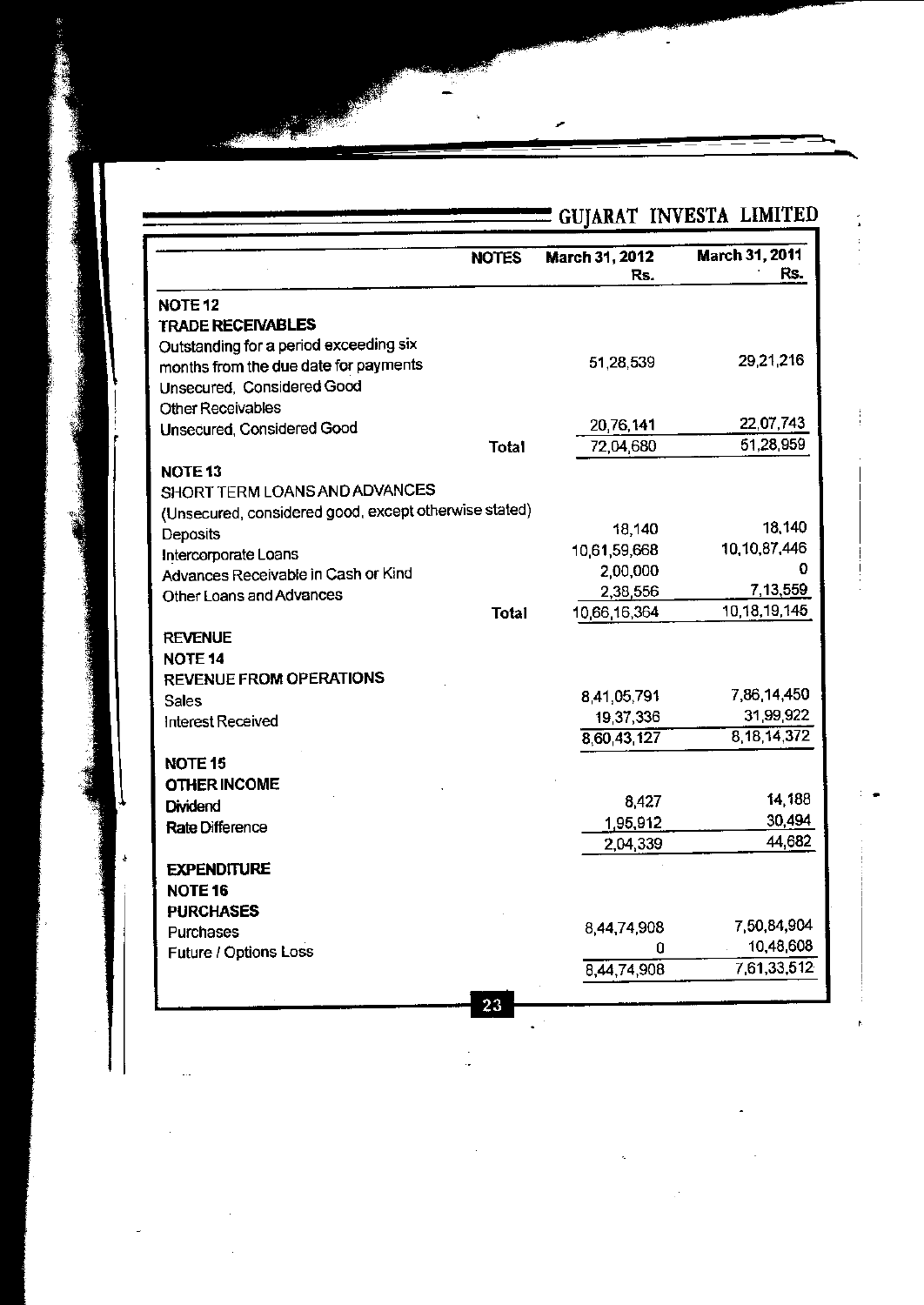|                                            | March 31, 2012<br>Rs. | March 31, 2011 |
|--------------------------------------------|-----------------------|----------------|
| NOTE <sub>17</sub>                         |                       | Rs.            |
| <b>CHANGE IN INVENTORIES</b>               |                       |                |
| Opening stock                              |                       |                |
| Less:- Closing Stock                       | 4,96,025              | 36,10,199      |
| Decrease in Stock                          | 3,95,331              | 4,96,025       |
| NOTE <sub>18</sub>                         | $-1,00,694$           | $-31, 14, 174$ |
| <b>EMPLOYEE BENEFIT EXPENSES</b>           |                       |                |
| Salary                                     |                       |                |
| Staff Welfare Expenses                     | 4,04,650              | 6,06,650       |
|                                            |                       | 1,935          |
| NOTE <sub>19</sub>                         | 4,04,650              | 6,08,585       |
| DEPRECIATION AND AMORTISATION EXPENSES     |                       |                |
| Depreciaton on Tangible Assets             |                       |                |
| Amortisation of Intangible Assets          | 20,059                | 38,427         |
|                                            | 1,29,443              | 1,29,443       |
| NOTE <sub>20</sub>                         | 1,49,502              | 1,67,870       |
| ADMINISTRATIVE EXPENSES AND OTHER EXPENSES |                       |                |
| <b>Appeal Fees</b>                         |                       |                |
| <b>Bank Charges</b>                        | 1,000                 | 0              |
| <b>BSE Listing Fees</b>                    | 1,754<br>11,030       | 6,197          |
| Bad Debts Written Off                      |                       | 0              |
| Central Depository Services                | 0                     | 3,59,271       |
| Computer Expenses                          | 0                     | 22,060         |
| <b>Consulting Expenses</b>                 | 4,465<br>41,896       | Đ              |
| Conveyance                                 |                       | 58,150         |
| Demat Charges                              | 0<br>802              | 1,885          |
| NSDL / CDSL Charges                        |                       | 6,993          |
| Office Expenses                            | 0                     | 22,060         |
| Postage & Angadia                          | 0                     | 1,000          |
| Printing & Stationery Expenses             | 25                    | 464            |
| Professional Fees                          | 3,000                 | 5,256          |
| ROC Filing Fees                            | 67,465                | 99,519         |
| Stock Exchange Listing Fees                | 525                   | 0              |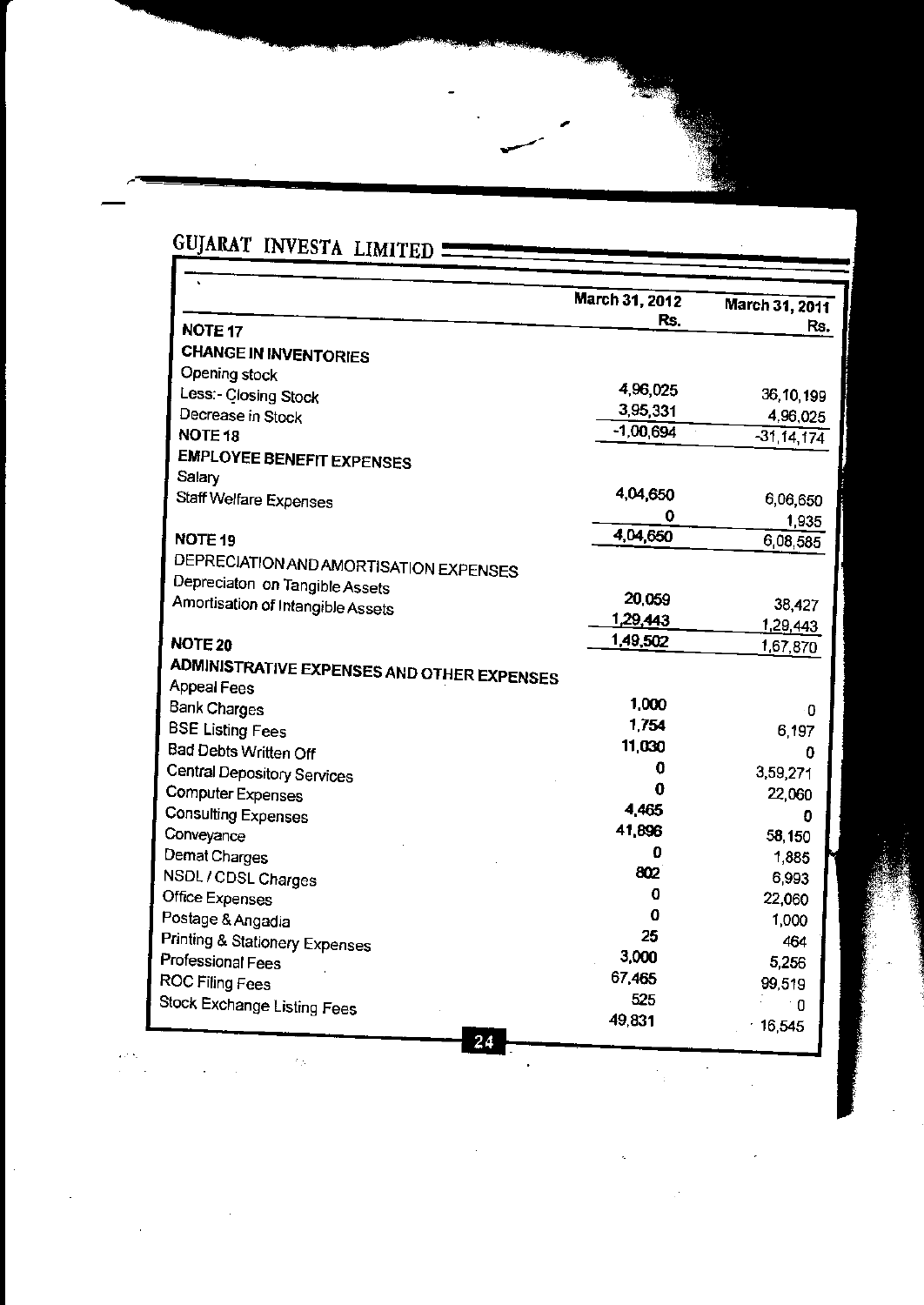|                                        | <b>NOTES</b> | March 31, 2012 | March 31, 2011 |
|----------------------------------------|--------------|----------------|----------------|
|                                        |              | Rs.            | Rs.            |
| STT                                    |              |                |                |
| Telephone / Internet Expenses          |              | 394            | 284            |
|                                        |              | 1,103          | 11,141         |
| <b>AUDITORS 'REMUNERATION</b>          |              | 1,83,290       | 6,10,825       |
|                                        |              |                |                |
| Audit Fee, Tax Audit Fee & Tax Matters |              | 25,000         | 28,600         |
| <b>NOTE 21</b>                         | <b>TOTAL</b> | 2,08,290       | 6,39,425       |
|                                        |              |                |                |
| SELLING AND MARKETING EXPENSES         |              |                |                |
| Advertisements and Business Promotions |              | 11,088         |                |
| Commission / Dalali                    |              |                | 14,520         |
|                                        |              | Ω              | 1,350          |
| NOTE NO. 7. ENCHARGE-ALL               |              | 11,088         | 15,870         |

NOTE NO. 7 - FIXED ASSETS & DEPRECIATION :

|                | 'SR. DETAIL OF             |                       |                           |                           |                                                                |                            |                            |                                              |                                         |                     |                     |                       |
|----------------|----------------------------|-----------------------|---------------------------|---------------------------|----------------------------------------------------------------|----------------------------|----------------------------|----------------------------------------------|-----------------------------------------|---------------------|---------------------|-----------------------|
|                |                            | <b>RATE</b>           |                           |                           | GROSS BLOCK                                                    |                            |                            |                                              | <b>DEPRECIATION</b>                     |                     |                     | NET BLOCK             |
|                |                            | <b>S.L.M.</b><br>(NN) | AS AT<br>01.04.2011<br>Æ. | DURING<br>THE YEAR<br>RS. | <b>ADDITION DEDUCTIONS</b><br>DURING<br><b>THE YEAR</b><br>RS. | TOTAL<br>31.03.2412<br>RS. | AS AT<br>91.04.2011<br>RS. | <b>ADDITION</b><br><b>DURING</b><br>THE YEAR | <b>DEDUCTIONS</b><br>DURING<br>THE YEAR | TOTAL<br>11.03.2012 | AS AT<br>31.03.2012 | AU AT I<br>31.03.2011 |
| $\blacksquare$ | MOTOR CAR                  | 9.50                  | 17,88,438                 |                           |                                                                |                            |                            | RS.                                          | М.                                      | RS.                 | RS.                 | RS.                   |
| 12             |                            |                       |                           | 0                         |                                                                | $0$ 17.88.438              | 17.88.437                  | n                                            |                                         | 0 17,88.437         |                     |                       |
|                | <b>MOTOR CYCLE</b>         | 9.50                  | 1.18.529                  | 0                         | 0                                                              | 1.18.529                   | 1.05.221                   | 11.260                                       | ۰                                       |                     |                     |                       |
| Iз             | <b>SCOOTER</b>             | 9.50                  | 29.200                    | 0                         | 0                                                              | 29,200                     |                            |                                              |                                         | 1.16.481            | 2.048               | 13,308                |
| 14.            | <b>MOBILE PHONES &amp;</b> |                       |                           |                           |                                                                |                            | 29,199                     | D                                            | ٥                                       | 29.199              |                     |                       |
|                |                            | 10.34                 | 73.686                    | 0                         | 0                                                              | 73.686                     | 48.344                     | 7.619                                        | 0                                       | 55.963              | 17.723              | 25.342                |
|                | <b>TELEPHONES</b>          |                       |                           |                           |                                                                |                            |                            |                                              |                                         |                     |                     |                       |
| 5              | <b>COMPUTER</b>            | 1621                  | 0                         | 2.04.907                  | 0                                                              | 2.04.907                   |                            |                                              |                                         |                     |                     |                       |
|                | <b>TOTAL</b>               |                       |                           |                           |                                                                |                            | o                          | 1.180                                        | 0                                       | 1,180               | 2.03.727            |                       |
|                |                            |                       | 20,09,853                 | 2.04.907                  |                                                                | 0.22.14.760                | 19.71.200                  | 20.059                                       |                                         | 0 19.91.259         | 2.23.501            | 38,653                |
|                | <b>PREVIOUS YEAR</b>       |                       | 20.09.853                 | ۰                         |                                                                | 0, 20, 09.853              | 19.32.773                  | 38.427                                       |                                         |                     |                     |                       |
|                |                            |                       |                           |                           |                                                                |                            |                            |                                              |                                         | $0$ 19.71,200       | 38.653              | 77.080 F              |

Signification Accounting Policies - Note No. 22

The accompanying Notes are an integral part of the Financial Statements

AS PER OUR SEPARATE REPORT OF EVEN DATE, FOR LUNIA & COMPANY,

Chartered Accountants,

Firm Registration No. 116436W

(R.C.LUNIA), PARTNER.

Membership No. F-12729 AHMEDABAD, The 24th August, 2012

ON BEHALF OF BOARD SHRI PURSHOTTAM AGARWAL SMT. SOMNA P. AGARWAL SHRI ANANDKUMAR AGARWAL SHRI SUMANT PERIWAL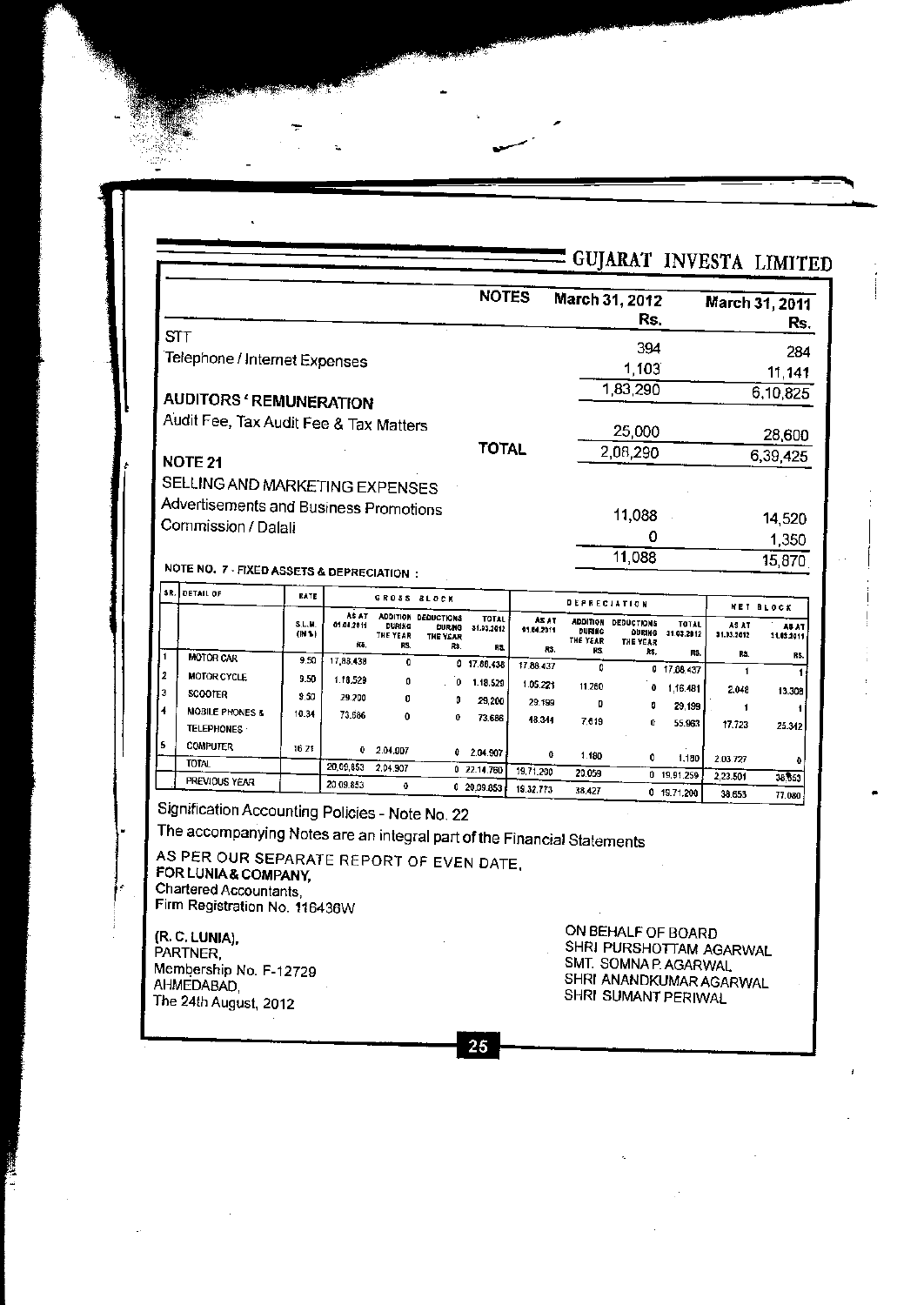Note No. 22: Statement of Significant Accounting Policies

- 1. System of Accounting -
	- (i) The company generally follows mercantile system of accounting and recognises Income and Expenditure on accrual basis.
	- ii) The financial statements are prepared on historical cost basis and as a going concem, in accordance with normally accepted Accounting principles and the provisions of the Companies Act, 1956 as followed consistently by the company.
- 2. Fixed Assets and Depreciation
	- A. Fixed Assets are stated at cost of acquisition or construction less accumulated depreciation. No revaluation has been made in any fixed assets.
	- B. Depreciation is charged on fixed assetson following basis:
		- i) On straight line method applying rates as per schedule XIV of The Companies Act, 1956 for the assets in use for full year.
		- ii) On the assets added during the year, on pro-rata basis with reference to the date of addition.
- $3.$ **investments**

All investments are held as Long Term lnvestments. unless otherwjse mentioned and are stated at cost, unless there is a permanent fall in the value of investments.

lnventories 4.

i) lnventories are valued at cost or net realizable value whichever is lower.

5. Taxation:

> (i) Provision for current tax is made on the assessable income computed for the accounting period in accordance with the Income Tax Act, 1961.

- (ii) Deferred Tax is recognised, subject to the consideration of prudence, on timing differences, calculated by applying tax rates and tax laws that have been enacted or substantively enacted by the balance sheet date\_ Defered tax assets arising mainly on account of business losses and capital losses under tax laws are recognised, only if there is a virtual certainty of its reatisation, supported by convincing evidence. At each balance sheet date, the carrying amount of deferred tax assets is reviewed to reassure realisation.
- Contingent Liabilities not provided for: Nil 6.
- Estimated amounts of contracts remaining to be executed on Capital Account, not provided for Rs. Nil (previous year Rs. Nil). 7.
- Additional information pursuant to the Provisions of Part II of Schedule VI of the Companies Act, 1956: 8.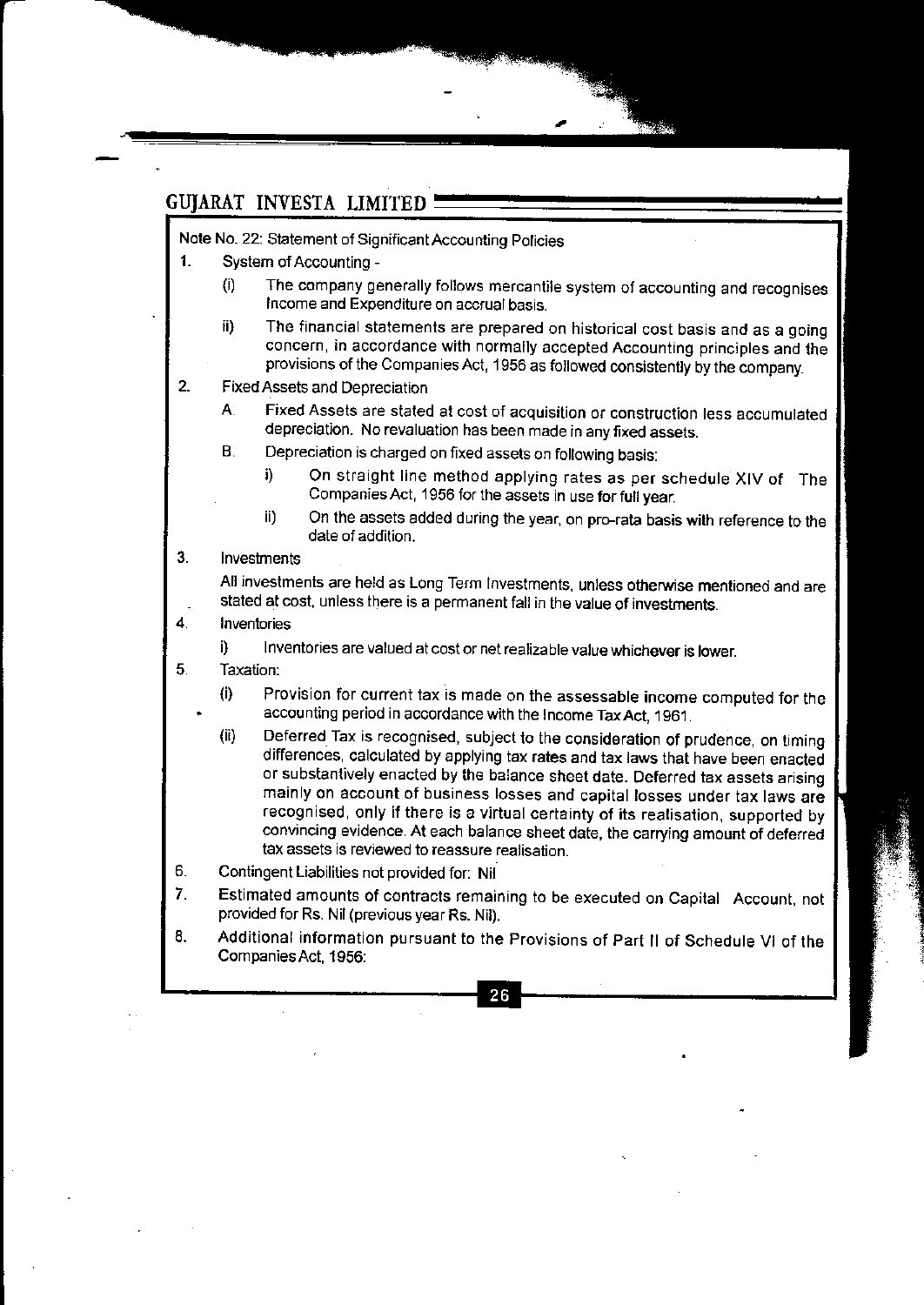|                       |                                               |         | (Rs in Lacs)   |         |  |  |
|-----------------------|-----------------------------------------------|---------|----------------|---------|--|--|
| <b>Class of Goods</b> |                                               | 2011-12 |                | 2010-11 |  |  |
|                       | Amount<br><b>Quantity in</b><br><b>Shares</b> |         | Quantity in    | Amount  |  |  |
|                       | <b>Numbers</b>                                |         | <b>Numbers</b> |         |  |  |
| <b>Opening Stock</b>  | 87700                                         | 4.96    | 392023         | 36.10   |  |  |
| Purchases             | <b>NIL</b>                                    |         | 2400           | 1.05    |  |  |
| Sales NIL             | <b>NIL</b>                                    |         | 306723         | 47.40   |  |  |
| Closing Stock         | 87700                                         | 3.95    | 87700          | 4.96    |  |  |
| <b>Class of Goods</b> | 2011-12                                       |         | 2010-11        |         |  |  |
| Fabrics               | Quantity in                                   | Amount  | Quantity in    | Amount  |  |  |
|                       | <b>Meters</b>                                 |         | Meters         |         |  |  |
| <b>Opening Stock</b>  | $\Omega$                                      | O       | o              |         |  |  |
| Purchases             | 1314644                                       | 844.75  | 1323172        | 749.80  |  |  |
| Sales                 | 1314644                                       | 841.06  | 1323172        | 738.75  |  |  |
| Closing Stock         | o                                             |         |                |         |  |  |

Section 349 of the Act for the purpose of calculating Directors' Remuneration We have been advised that since the directors are not paid any salary, the computation of

remuneration under Section 349 is not required

- Previous year figures have been regrouped/ rearranged, whenever necessary. 10.
- ' Seqment Reporting as perAS-17 issued by the Institute of CharteredAccountants of lndia' for the year ended 31st March, 2012 - N.A. 11.
- Related Party Disclosures as per AS-18 issued by the Institute of Chartered  $12.$ Accountants of India, for the year ended 31st March, 2012.
	- (A) RelationshiP
	- (i) Key Management Personnel and Relatives
		- Sri Purshottam Agarwal, Director
			- Sri Anandkumat Agarwal, Director
			- Sri Krishnakant Goyal, Director
			- Sri Anjani R, Agarwal, Director
			- Smt Somna P. Agarwal, Director
			- Smi.AnshuA.Agarwal, Wife of Director
			- Sri Sumant Periwal, Director '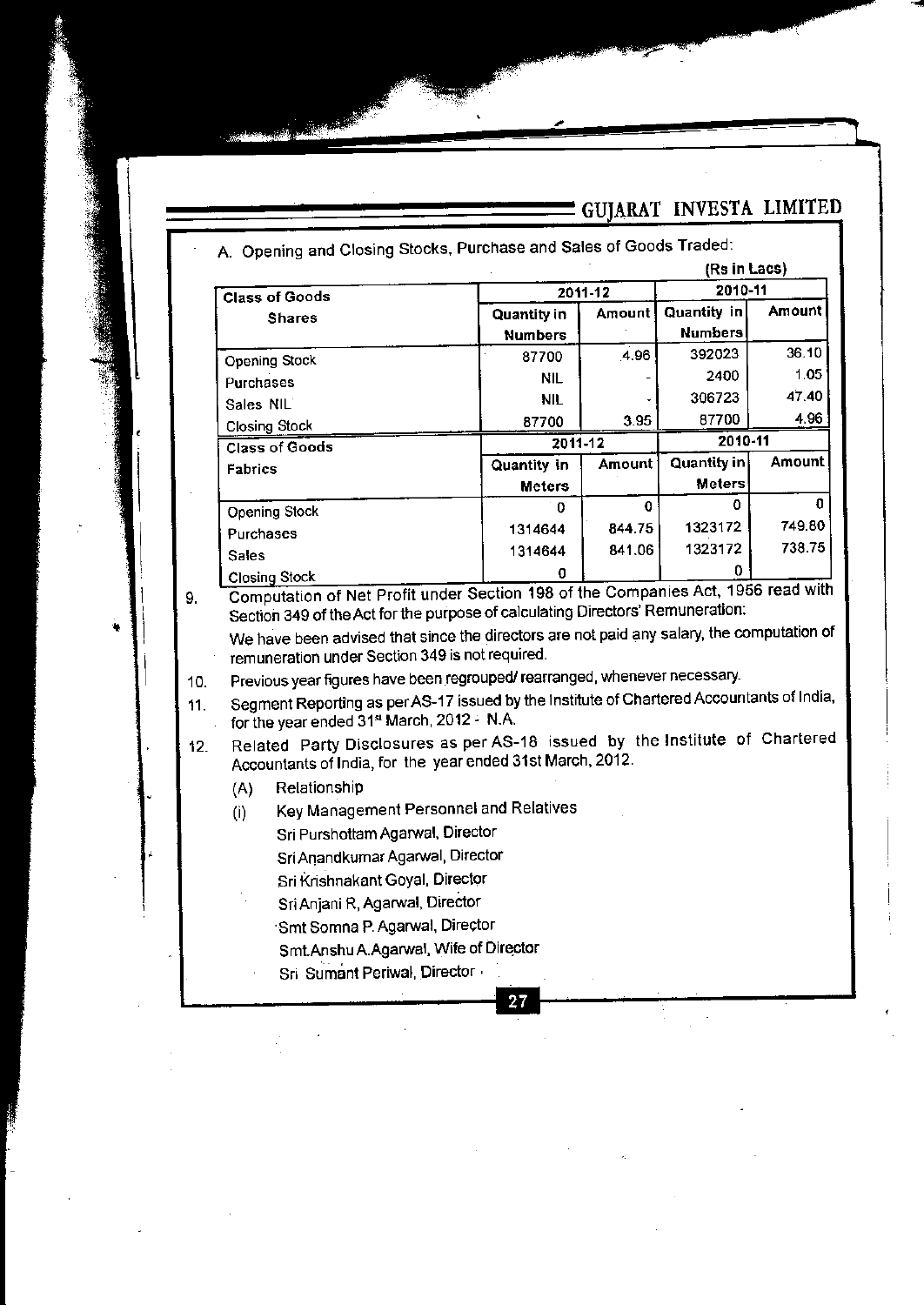|     |                      | GUJARAT INVESTA LIMITED .                                                                                                      |                                                                                                                                 |                        |                                                                                 |                     |           |                            |
|-----|----------------------|--------------------------------------------------------------------------------------------------------------------------------|---------------------------------------------------------------------------------------------------------------------------------|------------------------|---------------------------------------------------------------------------------|---------------------|-----------|----------------------------|
|     | (ii)                 | Associates<br>Anunay Fab Limited                                                                                               | Anjani Dham Industries Ltd.<br>Aman Global Infratech P. Ltd<br>Bal Hanuman Fabrics P. Ltd                                       |                        |                                                                                 |                     |           |                            |
|     | (iii)                | significant influence - Nil                                                                                                    | Enterprises over which key management personnel and/or their relatives have                                                     |                        |                                                                                 |                     |           |                            |
|     | B)                   |                                                                                                                                | Transactions during the year with related parties in normal course of business<br>and balance at the end of the financial year: |                        |                                                                                 |                     |           |                            |
|     | Sr.<br>No.           | <b>Particulars</b>                                                                                                             |                                                                                                                                 | A(i)<br>2011-12<br>Rs. | A(i)<br>2010-11                                                                 | 2011-12             | A(i)      | A(ii)<br>2010-11           |
|     | 1.<br>$\overline{2}$ | Loan received<br>Repayment of Loan                                                                                             |                                                                                                                                 | 700000<br>0            | Rs<br>O<br>700000                                                               | 2360568<br>9740568  | <b>Rs</b> | Rs<br>11624793<br>27272468 |
|     | 3.<br>4.<br>5.       | Outstanding Receivable<br>Purchases<br>Sales                                                                                   |                                                                                                                                 | 0<br>0                 | 0<br>0                                                                          | 2076141<br>22453045 |           | 2921216<br>74980095        |
| 13. |                      | Statement showing calculation of Earning per Share, as per AS-20 issued by the Institute<br>of Chartered Accountants of India. |                                                                                                                                 | o                      | 0.                                                                              | 64168538            |           | 0                          |
|     |                      | Profit After Tax (Rs. In Lacs)                                                                                                 |                                                                                                                                 |                        | 2011-12                                                                         |                     |           | 2010-11                    |
|     |                      | Weighted Average Number of Equity<br>Shares of Rs. 10 each fully paid up                                                       |                                                                                                                                 |                        | 7.40<br>7509900                                                                 |                     |           | 8.19<br>7509900            |
|     |                      | Earning Per Share                                                                                                              |                                                                                                                                 |                        | 0.082                                                                           |                     |           | 0.11                       |
|     |                      |                                                                                                                                |                                                                                                                                 |                        | For Lunia & Company,<br>Chartered Accountants,<br>Firm Registration No. 116436W |                     |           |                            |
|     | Ahmedabad.           | The 24th August, 2012                                                                                                          |                                                                                                                                 | Partner                | (R. C. Lunia).<br>Membership No. F-12729                                        |                     |           |                            |
|     |                      |                                                                                                                                |                                                                                                                                 |                        |                                                                                 |                     |           |                            |

28

 $\label{eq:2.1} \frac{1}{\sqrt{2\pi}}\int_{\mathbb{R}^3}\frac{1}{\sqrt{2\pi}}\int_{\mathbb{R}^3}\frac{1}{\sqrt{2\pi}}\int_{\mathbb{R}^3}\frac{1}{\sqrt{2\pi}}\int_{\mathbb{R}^3}\frac{1}{\sqrt{2\pi}}\int_{\mathbb{R}^3}\frac{1}{\sqrt{2\pi}}\int_{\mathbb{R}^3}\frac{1}{\sqrt{2\pi}}\int_{\mathbb{R}^3}\frac{1}{\sqrt{2\pi}}\int_{\mathbb{R}^3}\frac{1}{\sqrt{2\pi}}\int_{\mathbb{R}^3}\frac{1$ 

 $\hat{\mathcal{A}}$ 

 $\ddot{\phantom{0}}$ 

 $\sim 10^{-10}$ 

 $\mathcal{L}^{\text{max}}_{\text{max}}$ 

 $\mathcal{L}^{\text{max}}_{\text{max}}$ 

 $\bar{\beta}$ 

 $\frac{1}{2}$ 

 $\mathcal{L}_{\text{max}}$  , and  $\mathcal{L}_{\text{max}}$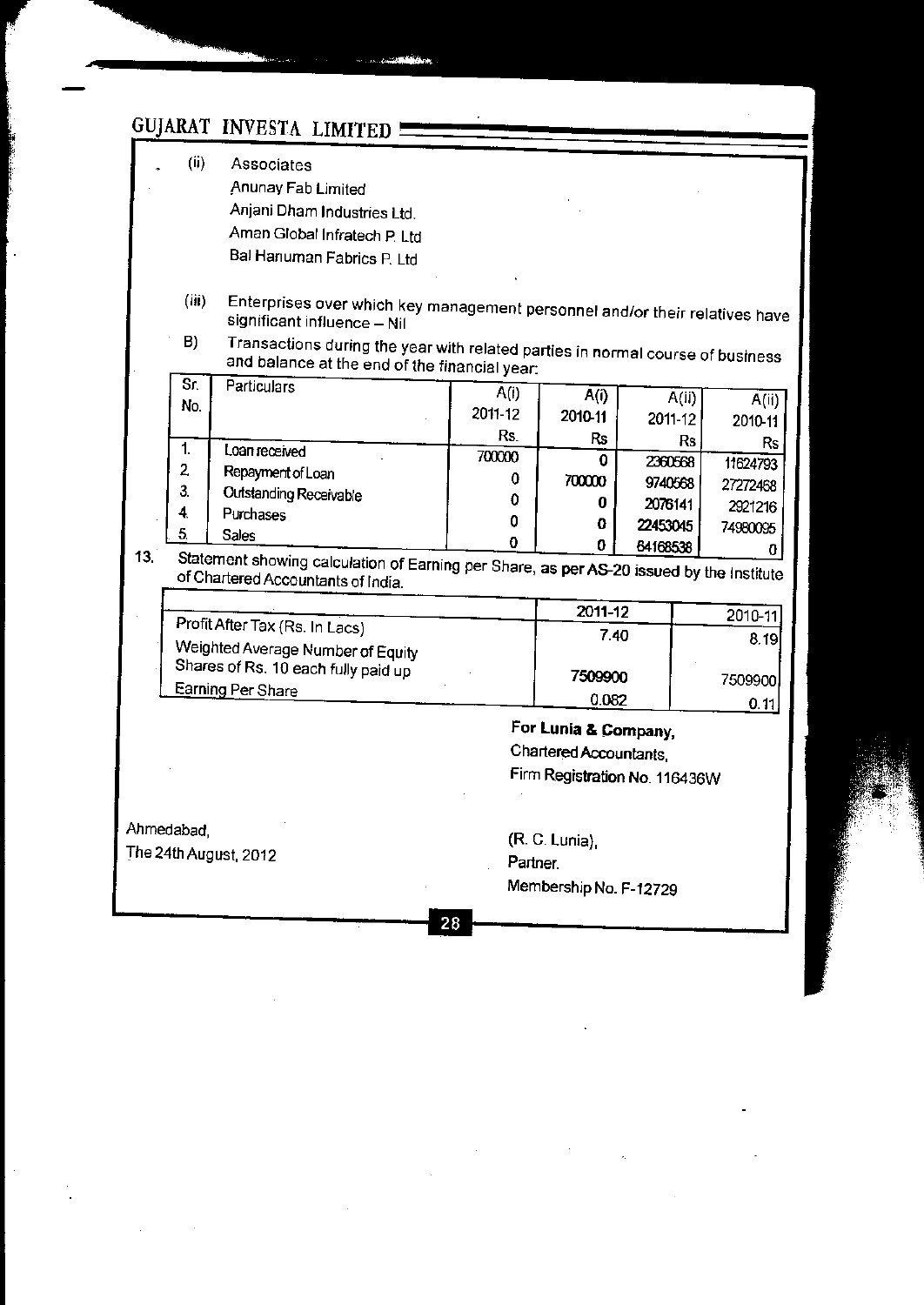|                                                                                                                  | - GUJARAT INVESTA LIMITED |                 |
|------------------------------------------------------------------------------------------------------------------|---------------------------|-----------------|
| CASH FLOW STATEMENT FOR THE YEAR ENDED 31.03.2012                                                                |                           |                 |
| <b>CASH FLOW FROM OPERATING ACTIVITIES:</b><br>Net Profit Before Tax and Extra Ordinary Items<br>Adjustment for: | Rs.                       | Rs.<br>8,98,334 |
| Depreciation and Amortisation Expenses                                                                           | 1.40.502                  |                 |

|                                         | Depreciation and Amortisation Expenses                                  |              |                |
|-----------------------------------------|-------------------------------------------------------------------------|--------------|----------------|
|                                         | Dividend                                                                | 1,49,502     |                |
|                                         | OPERATING PROFIT BEFORE WORKING CAPITAL CHANGES                         | $-8,427$     | 1.41.075       |
|                                         | Adjustment for:                                                         |              | 10,39,409      |
|                                         | <b>Trade Receivables</b>                                                |              |                |
|                                         | Inventories                                                             | $-20,75,721$ |                |
|                                         | Loans and Advances                                                      | 1,00,694     |                |
|                                         | Trade Payables                                                          | -47,97,219   |                |
|                                         | CASH IN FLOW FROM OPERATIONS                                            | 2,05,70,325  | 1,37,98,080    |
|                                         | Before Extraordinary Items                                              |              |                |
|                                         | Direct Tax Paid                                                         |              | 1,48,37,489    |
|                                         | Extra Ordinary Items (Previous Year's Tax)                              | $-2,77,585$  |                |
|                                         | NET CASH IN FLOW FROM OPERATING ACTIVITIES                              | $-4,217$     | $-2,81,802$    |
| В.                                      | CASH FLOW FROM INVESTING ACTIVITIES:                                    |              | 1,45,55,686    |
|                                         | <b>Purchase of Fixed Assets</b>                                         |              |                |
|                                         | Increase in Investments                                                 | $-2,04,907$  |                |
|                                         | Dividend Received                                                       | 0            |                |
|                                         | NET CASH OUT FLOW FROM INVESTING ACTIVITIES                             | 8,427        |                |
| c.                                      | CASH FLOW FROM FINANCING ACTIVITIES:                                    |              | $-1,96,480$    |
|                                         | Proceeds of Preferential Issue                                          |              |                |
|                                         | Share Application Money                                                 | o            |                |
|                                         | Decrease in Unsecured Loans                                             | o            |                |
|                                         | Preferential Issue Expenses                                             | -1,41,31,329 |                |
|                                         | NET CASH OUT FLOW FROM FINANCING ACTIVITIES                             | n            |                |
|                                         | NET INCREASE/(DECREASE) IN CASH AND CASH EQUIVALENT                     |              | $-1,41,31,329$ |
|                                         | Cash and Cash Equivalent as at 31.03.2011                               |              | 2,27,878       |
|                                         | (Opening Cash Balance)                                                  |              | 2,55,016       |
|                                         | Cash and Cash Equivalent as at 31.03.2012                               |              |                |
|                                         | (Closing Cash Balance)                                                  |              | 4.82,894       |
|                                         | Signification Accounting Policies - Note No. 22                         |              |                |
|                                         | The accompanying Notes are an integral part of the Financial Statements |              |                |
|                                         |                                                                         |              |                |
| AS PER OUR SEPARATE REPORT OF EVEN DATE |                                                                         |              |                |

FOR LUNIA & COMPANY. Chartered Accountants,<br>Firm Registration No. 116436W

(R.C. LUNIA), PARTNER, Membership No. F-12729 AHMEDABAD, The 24th August, 2012

A.

Ď.

ON BEHALF OF BOARD SHRI PURSHOTTAM AGARWAL SMT. SOMNA P. AGARWAL SHRI ANANDKUMAR AGARWAL<br>SHRI SUMANT PERIWAL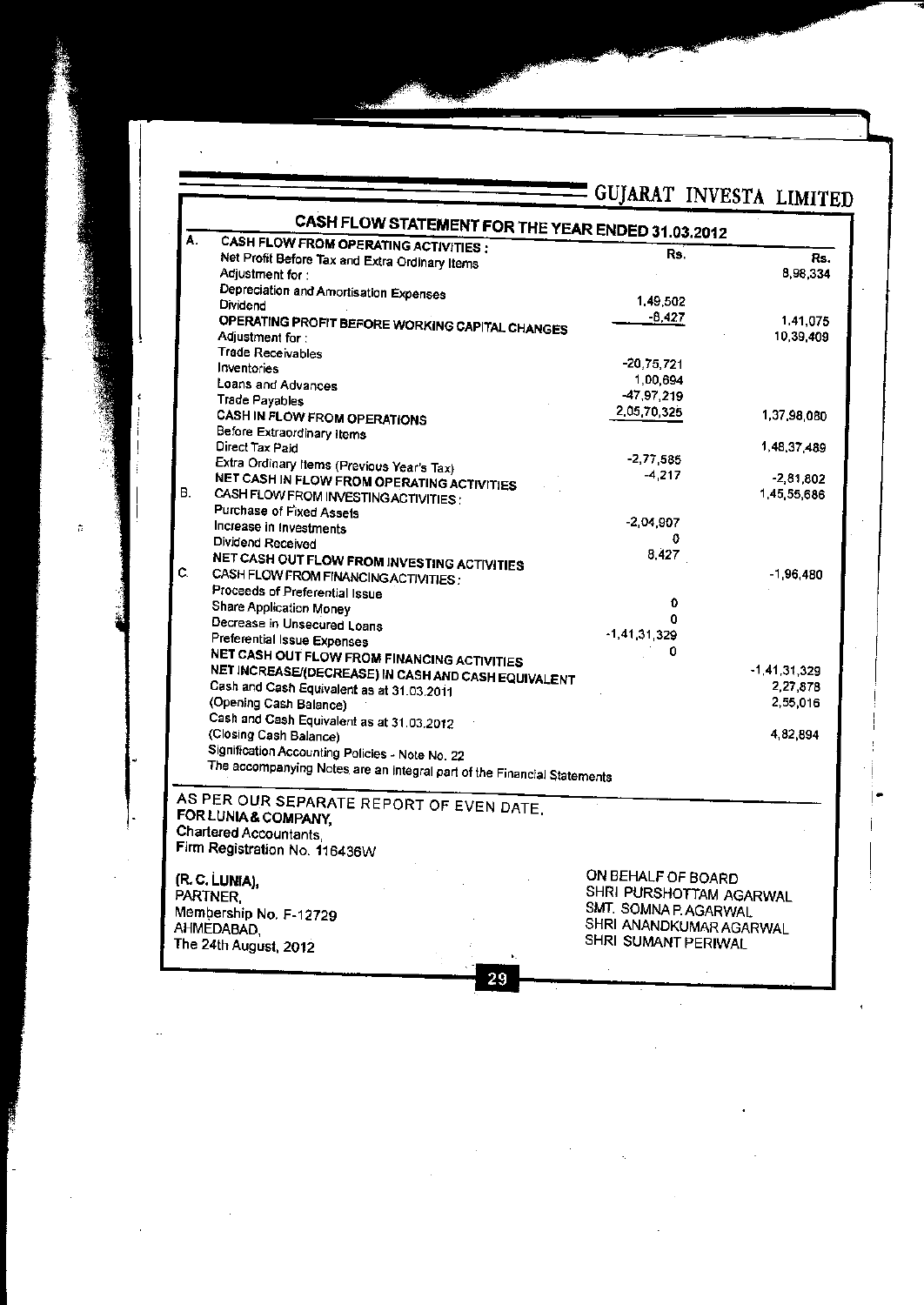## Lunia & Company

Chartered Accountants B-12, Harekrishna Complex, Kankaria, Ahmedabad-380028 (India),

# **AUDITORS' CERTIFICATE**

We have examined the attached Cash Flow Statement of Gujarat Investa Limited for the year ended 31st March, 2012. The statement has been prepared by the company in accordance with the requirements of Clause 32 of Listing Agreement with the Stock Exchanges and is based on and in agreement with the corresponding Statement of Profit & Loss and Balance Sheet of the Company covered by our report of even date to the members of the company.

> For Lunia & Company, Chartered Accountants, Firm Registration No. 116436W

Ahmedabad, The 24th August, 2012

 $(R, C, Luni)$ , Partner. Membership No. F-12729